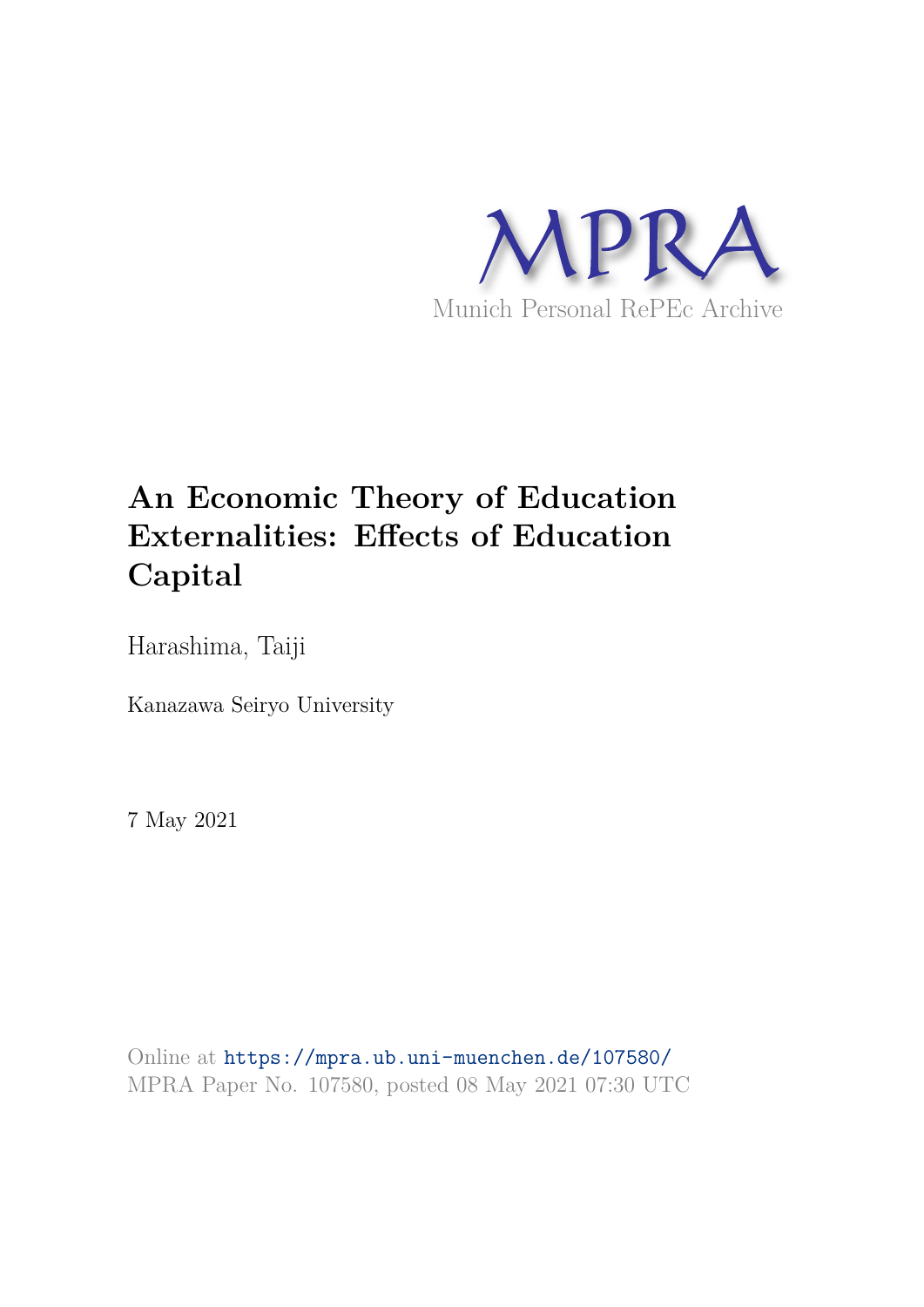## An Economic Theory of Education Externalities: Effects of Education Capital

HARASHIMA Taiji\*

May 2021

#### **Abstract**

The source of education externalities has been mostly explained based on the concept of human capital, but this concept is very elastic, so the mechanism behind education externalities has not necessarily been sufficiently explained theoretically. In this paper, I construct a model of education externalities based on the concept of education capital, and show that it is education capital, not human capital, that generates education externalities. Unlike human capital, the effects of education capital have upper bounds because there is a division of labor (i.e., there are specialists). The uncovered mechanism of education externalities has the potential to provide many valuable insights for educational institutions and policy. For example, elementary schools should basically be compulsory, but whether education (not research) in universities should be subsidized by governments may depend on the degree of generosity of high-income people.

JEL Classification code: H52, I21, I22, I26, I28 Keywords: Education; Education Externality; Human capital

Email: [harashim@seiryo-u.ac.jp](mailto:harashim@seiryo-u.ac.jp) or [t-harashima@mve.biglobe.ne.jp.](mailto:t-harashima@mve.biglobe.ne.jp)

 $\overline{a}$ 

<sup>\*</sup>Correspondence: HARASHIMA Taiji, Kanazawa Seiryo University, 10-1 Goshomachi-Ushi, Kanazawa, Ishikawa, 920-8620, Japan.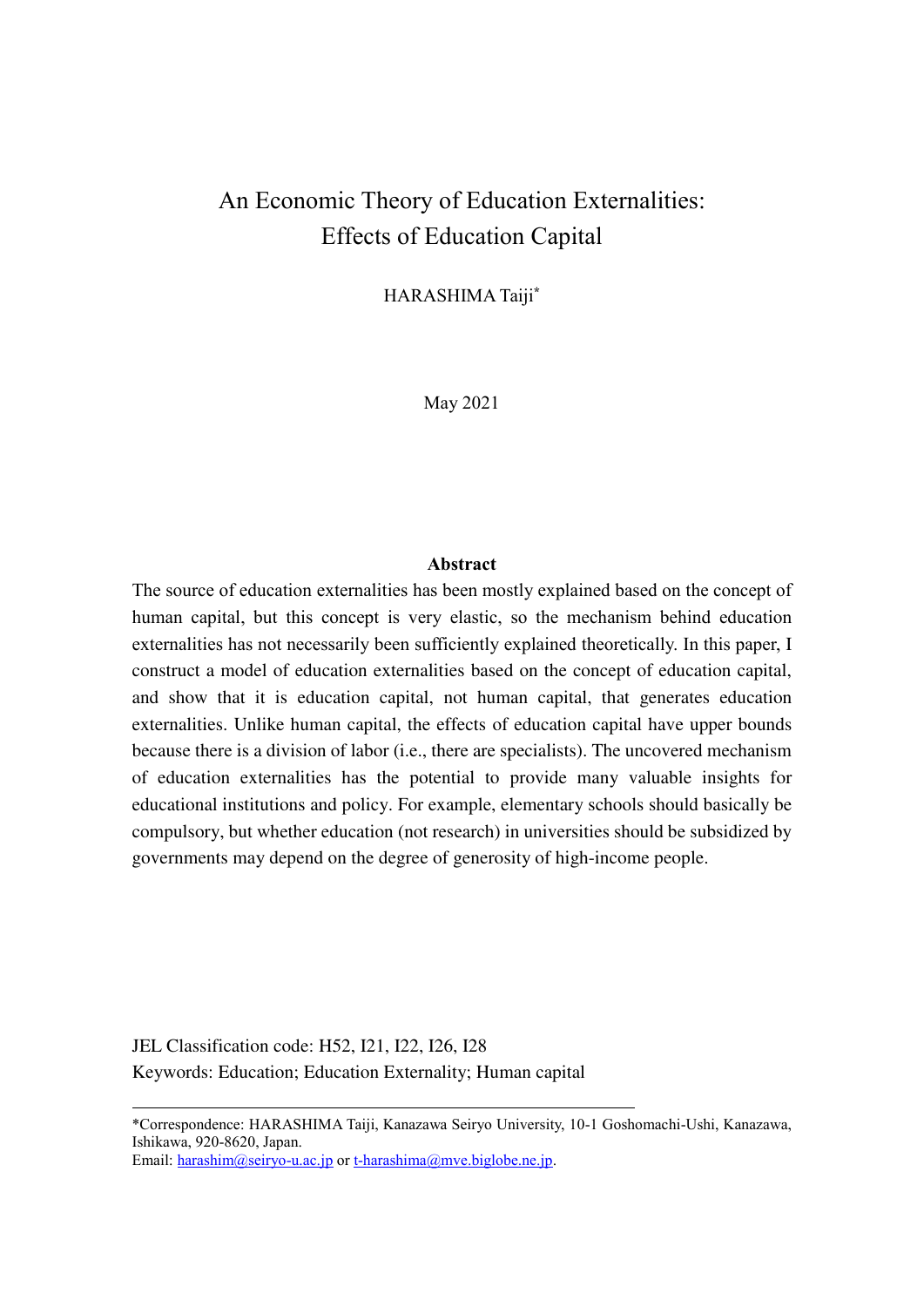## **1 INTRODUCTION**

In many countries, elementary schools are compulsory and subsidized by governments. The most important reason for compulsory elementary school education is that it is highly likely that education has positive externalities; that is, it provides positive effects not only to the people who receive the education but also to many third parties. Because of this nature, education has been regarded to be a driving force of endogenous economic growth.

The reason why education has positive externalities has usually been explained based on the concept of human capital, particularly in studies of endogenous growth (Romer, 1986, 1990a, 1990b; Lucas, 1988; Acemoglu, 1998; Aghion and Howitt, 1998). The importance of human capital has been stressed since Mincer (1958) and Becker (1962, 1964). If human capital is a factor input for production, and it is obtained by education and accumulated differently from other types of capital (e.g., physical capital), then the economy can grow endogenously along with the accumulation of human capital because of education's positive externalities. In the theory of endogenous growth, the origins of these externalities have been thought to be the exchange of ideas and information among educated persons and other related factors.

However, the concept of human capital is very elastic, and the mechanism explaining why human capital shows positive externalities is still not sufficiently clear. For example, it has not necessarily been clearly explained how human capital (or almost equivalently, the qualities of laborers) can increase constantly and indefinitely through education so as to be a driving force of endogenous growth. The results of many empirical studies are also mixed and inconclusive, particularly because it is difficult to appropriately measure human capital and the achievements of education (Rauch, 1993; Acemoglu and Angrist, 2000; Krueger and Lindahl, 2001; Pritchett, 2001; Moretti, 2004; Cohen and Soto, 2007; Breton, 2010).

In addition, it seems highly likely that education improves elements that are not directly related to economic outcomes and induces positive externalities indirectly through these elements (e.g., improved health, crime prevention, political participation, and civic engagement), but the mechanism behind these effects has also not been sufficiently clarified theoretically (Dee, 2004; Grossman, 2006; Groot and van den Brink, 2007; Lochner, 2011; Oreopoulos and Salvanes, 2011; Münich and Psacharopoulos, 2018).

 In this paper, I examine the mechanism of education externalities from a different point of view by introducing the concept of "education capital" instead of human capital. Human and education capital are common in that both can be acquired through education, but they are different in the following aspects. First, human capital is regarded as a different kind of factor input from other kinds of capital (e.g., physical capital) in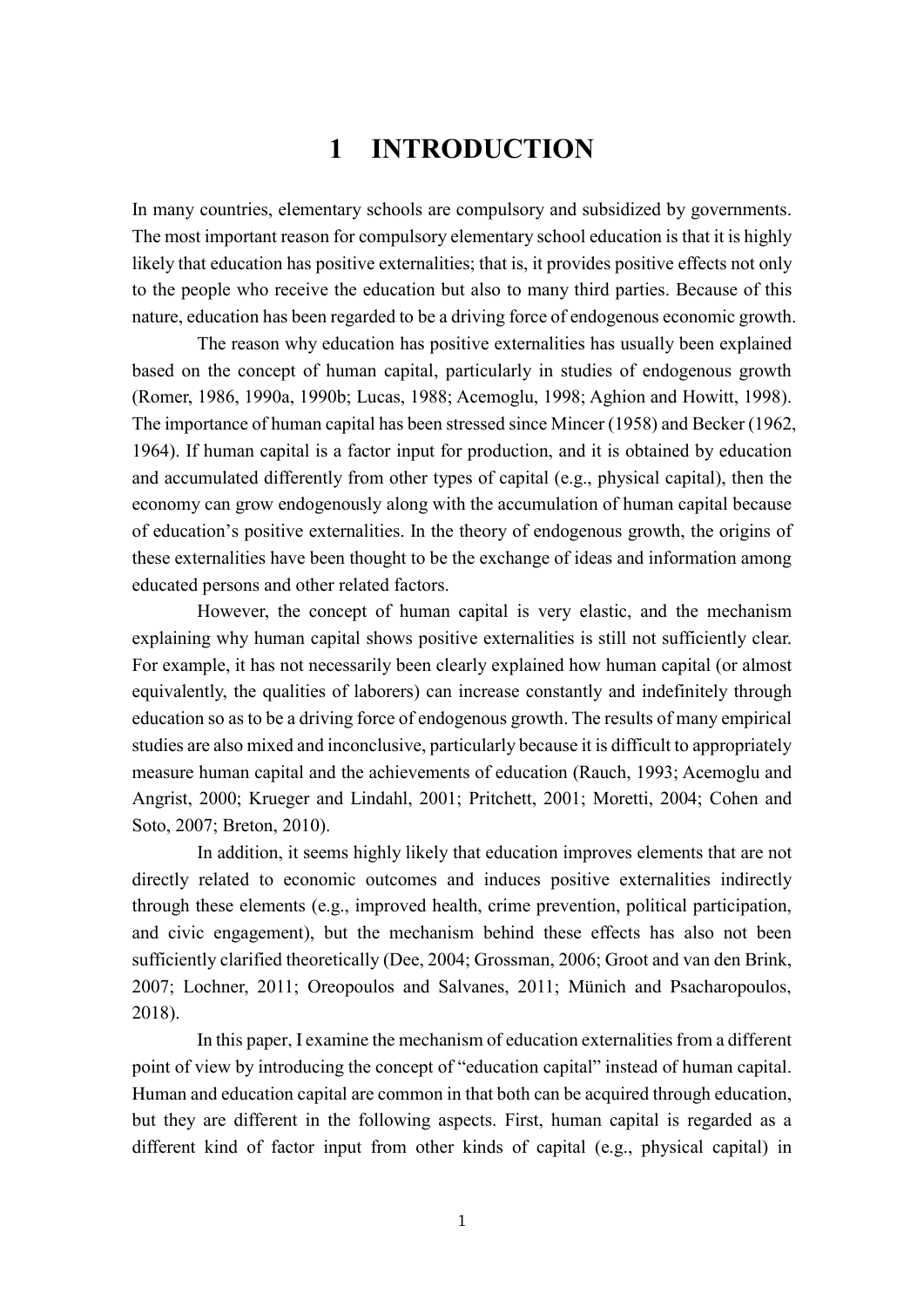production processes. Hence, it can be accumulated and works in a different manner from the other kinds of capital. On the other hand, the education capital introduced in this paper is a part of the larger group of capital inputs used in production processes, and it plays the same role and works in the same manner as physical capital.

Second, although human capital is thought to be able to increase infinitely and thereby the effects of its externalities can also increase indefinitely, the effects of externalities generated by education capital have an upper bound (i.e., they do not increase infinitely). Therefore, although human capital can be a driving force of indefinite endogenous growth, education capital cannot. Education capital initially can enhance economic growth, particularly in a period when relatively few people receive an education, but the power to enhance economic growth diminishes as more people receive an education. Nevertheless, the effects of education externalities that have already been generated remain indefinitely even though they do not increase.

 In this paper, I first show that the assumption behind the conventional production functions is inappropriate in the examination of education externalities. I then examine education externalities on the basis of an alternate production function presented in Harashima (2009<sup>1</sup>, 2017<sup>2</sup>). I show that education enhances production not by improving labor productivity but by accumulating capital (i.e., education capital). I next show how education externalities are generated through the accumulation of education capital by constructing a model of education externalities. Because labor is fully divided (i.e., as specialized as possible), education capital cannot be accumulated infinitely, and as a result, education externalities have an upper bound. Finally, I examine the conditions for subsiding education (elementary schools and universities) and for compulsory education.

## **2 PRODUCTION FUNCTION**

## *2.1 Problem with the conventional production function*

#### **2.1.1 Wages for high- and low-skilled workers**

In many economic studies in which workers are assumed to be heterogeneous in their abilities, it is assumed explicitly or implicitly that the only difference between high- and low-ability workers is their skills, and skills can be acquired by any worker equally at the same costs. In particular, this assumption is commonly used in studies of the economic impacts of immigrants (Altonji and Card, 1991; Borjas, 1994, 1999, 2003; Friedberg and Hunt, 1995; Card, 2005, 2009; Bodvarsson and Van den Berg, 2009; Ottaviano and Peri, 2012).

 $\overline{a}$ 

<sup>1</sup> Harashima (2009) is also available in Japanese as Harashima (2016).

<sup>2</sup> Harashima (2017) is also available in Japanese as Harashima (2020a).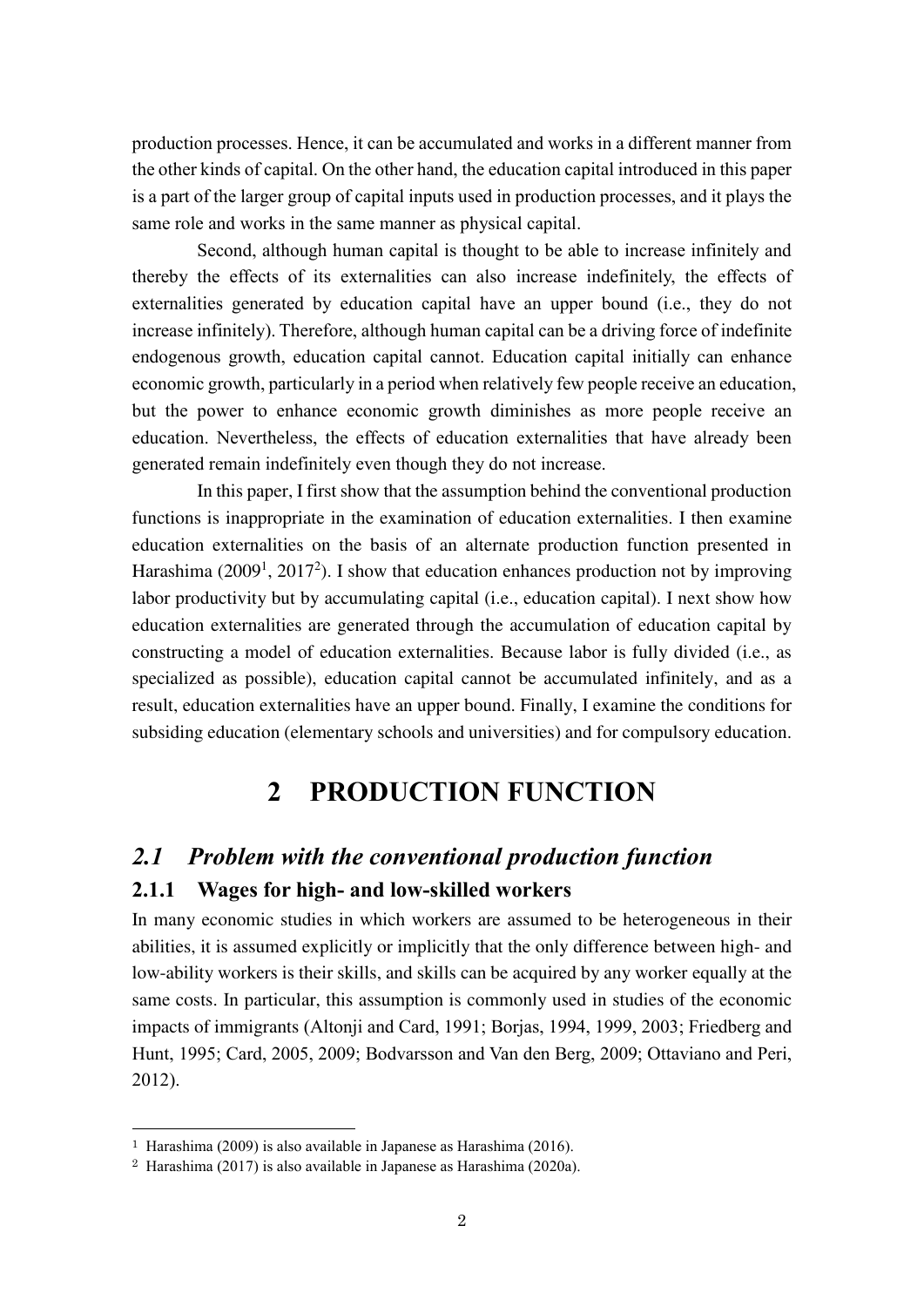Suppose that there are two types of workers: high-skilled (HS) and low-skilled (LS) workers. Let *LHS* and *LLS* be the labor inputs of HS and LS workers, respectively. In this case, a CES (constant elasticity of substitution) production function can be described as

$$
Y = A[(1 - \lambda - \mu)K^{q} + \lambda L_{HS}^{q} + \mu L_{LS}^{q}]^{\frac{1}{q}},
$$
\n(1)

where *Y* is output, *A* is technology, *K* is capital inputs, and  $\lambda$ ,  $\mu$ , and  $q$  are parameters (0 <  $\mu < \lambda < 1$ ,  $\lambda + \mu < 1$  and  $q \le 1$ ). The skill difference is represented by the difference between the values of  $\lambda$  and  $\mu$ . The value of  $\lambda$  is larger than that of  $\mu$  because HS workers are assumed to have more skills than LS workers. If  $q \to 0$ , the production function degenerates to a Cobb–Douglas production function. Suppose that capital moves perfectly elastically. Let *wHS* and *wLS* be the wages for HS and LS workers, respectively. By equation (1),

$$
w_{HS} = \frac{\partial Y}{\partial L_{HS}} = \frac{r\lambda}{1 - \lambda - \mu} \left(\frac{K}{L_{HS}}\right)^{1 - q},\tag{2}
$$

and

$$
w_{LS} = \frac{\partial Y}{\partial L_{LS}} = \frac{r\mu}{1 - \lambda - \mu} \left(\frac{K}{L_{LS}}\right)^{1 - q},\tag{3}
$$

.

where

$$
r=\frac{\partial Y}{\partial K}.
$$

By equations (2) and (3),  $w_{HS} > 0$ ,  $w_{LS} > 0$ , and

$$
\frac{w_{HS}}{w_{LS}} = \frac{\lambda}{\mu} \left( \frac{L_{LS}}{L_{HS}} \right)^{1-q}
$$

If

$$
\left(\frac{\lambda}{\mu}\right)^{\frac{1}{1-q}} < \frac{L_{HS}}{L_{LS}} \;,
$$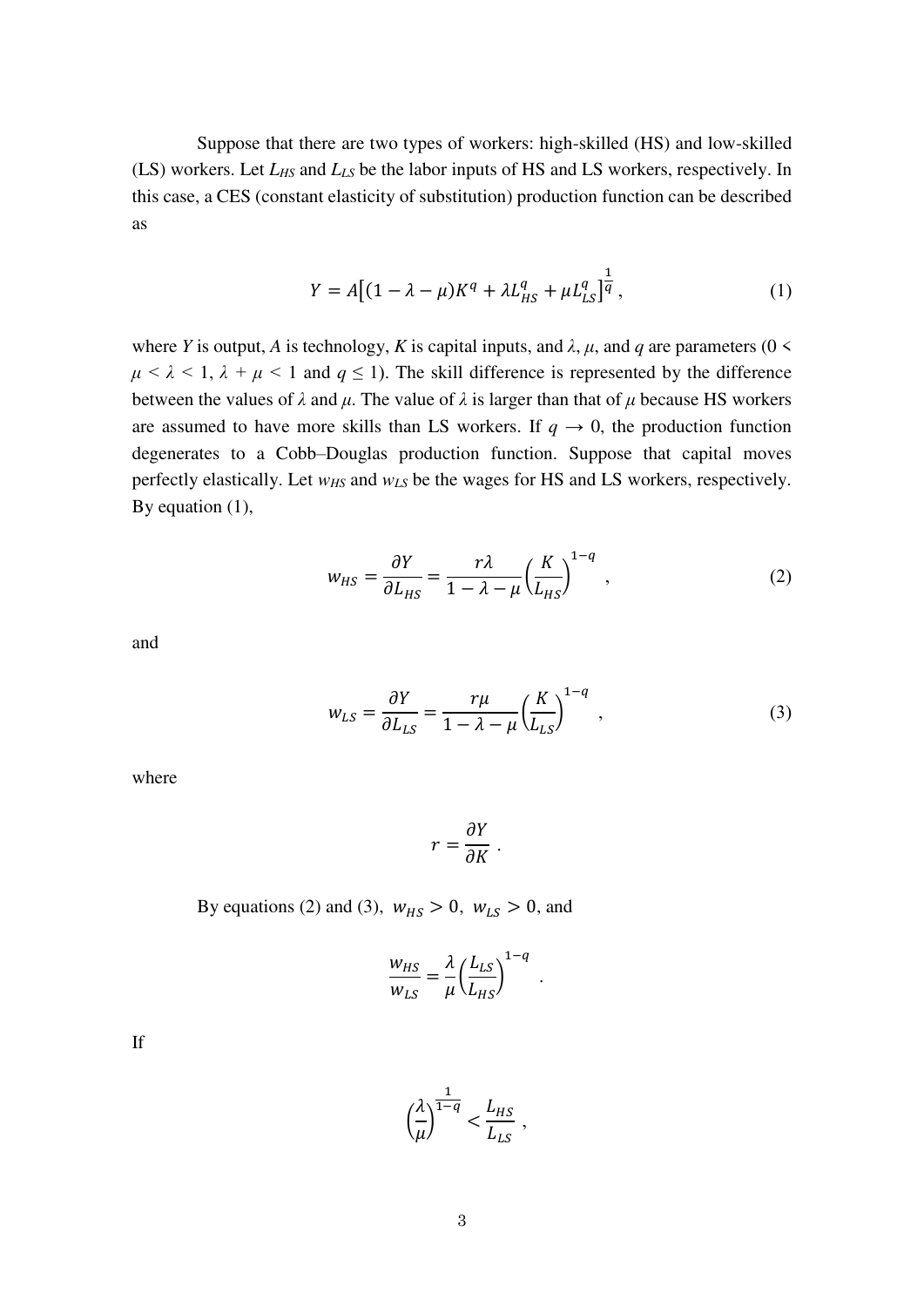$w_{HS} < w_{LS}$ ; that is, the wage for HS workers is lower than the wage for LS workers. Because  $0 \leq \mu \leq \lambda \leq 1$  and  $q \leq 1$ ,

$$
1 < \left(\frac{\lambda}{\mu}\right)^{\frac{1}{1-q}},
$$

and thereby, if  $L_{HS}$  is sufficiently larger than  $L_{LS}$ ,  $W_{HS} < W_{LS}$ . If  $\lambda$  and  $\mu$  are nearly equal, then  $w_{HS} < w_{LS}$ , even if  $L_{HS}$  is only a little larger than  $L_{LS}$ . Hence, in these cases, HS workers will want to work as LS workers because  $w_{HS} < w_{LS}$  (i.e., skills that HS workers obtain do not result in higher wages). By arbitrage, there will be an equilibrium ratio  $\frac{L_{HS}}{I}$  $L_{LS}$ such that

$$
\left(\frac{\lambda}{\mu}\right)^{\frac{1}{1-q}} = \frac{L_{HS}}{L_{LS}} ,
$$

and at this equilibrium,  $w_{HS} = w_{LS}$ . If  $L_{HS}$  is sufficiently larger than  $L_{LS}$ , therefore, the wages of HS and LS workers are always equal. This is particularly true if *λ* and *μ* are not very different.

 Nevertheless, acquiring skills entails costs. Suppose that a worker pays back a loan that was borrowed to cover the costs to acquire skills by  $c<sub>S</sub>$  every year. The equilibrium ratio  $\frac{L_{HS}}{I}$  $\frac{L_{HS}}{L_{LS}}$  will be achieved when  $w_{HS} - c_S = w_{LS}$ . In this way, the net incomes (i.e., income minus the costs to acquire skills) of HS and LS workers are equal, and skill level is indifferent to net income.

#### **2.1.2 Optimal choice to not receive education**

In the model in Section 2.1.1, therefore, workers who do not want to receive education always exist as a result of their rational choices because there is an equilibrium between high and low skills acquired by education. As more workers receive education (i.e., more workers become HS workers), the value of HS workers decreases and eventually becomes lower than that of LS workers (i.e.,  $w_{HS} < w_{LS}$ ). Hence, if the number of workers who receive education exceeds a certain critical point (i.e.,  $w_{HS} = w_{LS}$ ), it is rational for the remaining workers not to receive education.

However, the possibility that  $w_{HS} \leq w_{LS}$  is significantly at odds with reality. This implies that arguments in which (1) heterogeneous workers play an essential role, (2) conventional production functions are used, and (3) the only difference between high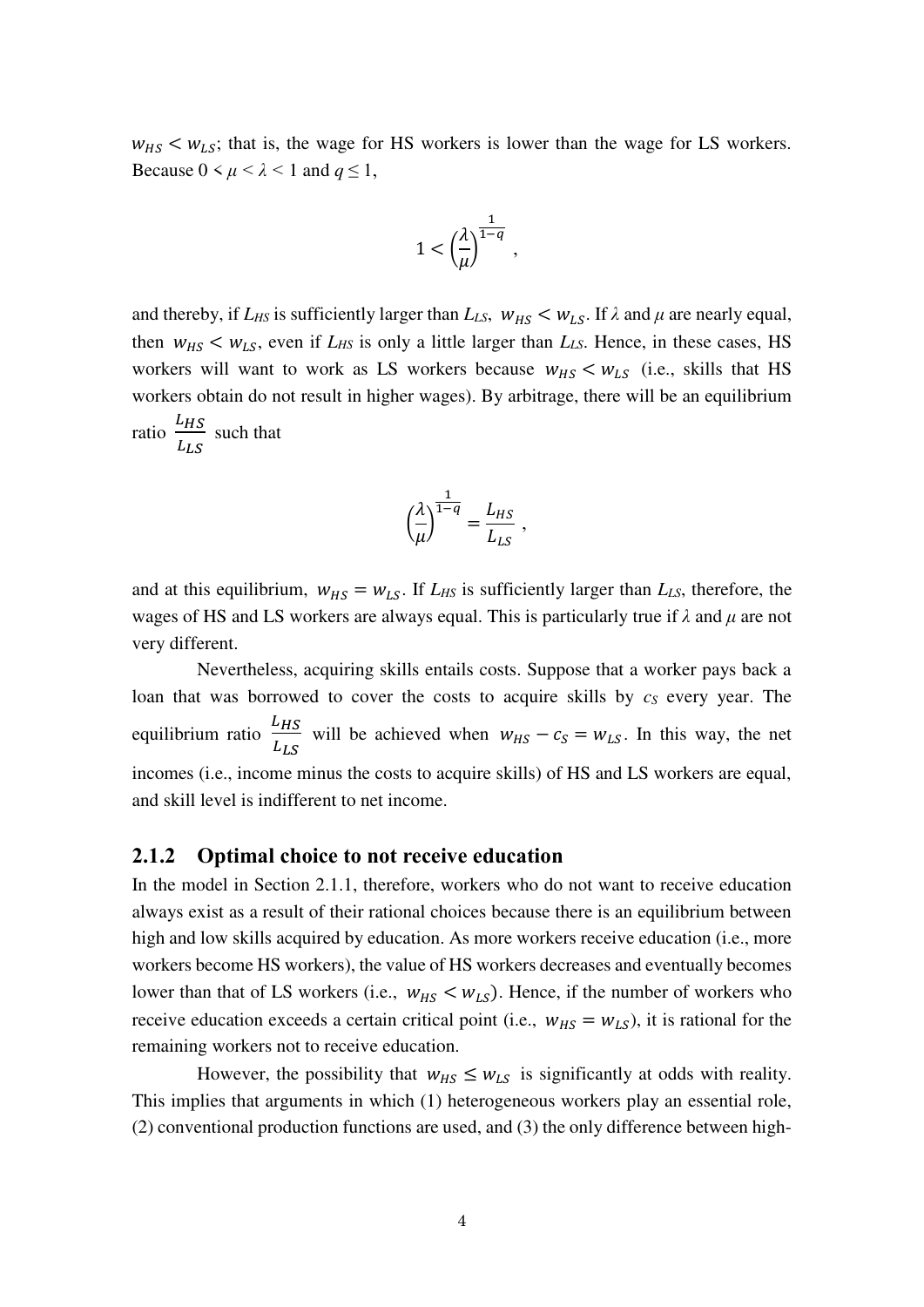and low-skill workers is assumed to be their skill levels will reach misleading conclusions. An alternative production function and different assumptions are needed.

#### **2.1.3 Problem with the conventional production function**

The problem with the conventional production function shown in Section 2.1.1 is related to two fundamental questions. First, there is a question about the CES between HS and LS workers. Cobb–Douglas and CES production functions both have the nature of CES in production, and CES indicates that any factor input is indispensable for production. Therefore, as a factor input becomes scarcer, its value and price increase. This relationship is very reasonable between labor and capital inputs, but it may not be true between HS and LS workers because HS workers can be employed as LS workers if LS workers become scarcer. Note that labor cannot be employed as capital, but it can substitute for capital inputs. Therefore, it is doubtful that the same nature of CES exists between HS and LS workers as exists between labor and capital inputs.

 Second, there is a question about the assumption that the only difference between HS and LS workers is skills that can be acquired by any worker equally at the same cost, that is, that a worker can freely choose whether to be high skilled or low skilled. With this assumption, the ratio  $\frac{L_{HS}}{I}$  $L_{LS}$  is endogenous. The importance of this assumption is easily understood if we instead assume that any worker is born either as an HS worker or an LS worker and cannot change from one to the other; that is, the ratio  $\frac{L_{HS}}{I}$  $L_{LS}$  is exogenously given and fixed. In this case, Cobb–Douglas and CES production functions will predict that the phenomenon  $w_{HS} < w_{LS}$  would be widely and frequently observed across countries and time periods. However, the phenomenon  $w_{HS} < w_{LS}$  is regarded to be very unnatural and has actually rarely (probably never) been observed in market-oriented economies. This result indicates that there are factors that intrinsically differentiate workers' abilities other than skills that are equally acquirable at the same cost. If such factors exist, it is problematic to use the conventional production function to examine heterogeneous workers.

### *2.2 An alternative production function*

#### **2.2.1 The assumption behind an alterative production function**

An alternative production function that overcomes the abovementioned problems is presented by Harashima (2009, 2017). In this case, instead of HS and LS workers, HI and LI workers are assumed, where an HI worker is a worker with higher innovative intelligence and an LI worker is one with lower innovative intelligence. Here, let *ω* be the magnitude of a worker's innovative intelligence, and it is exogenously given and constant.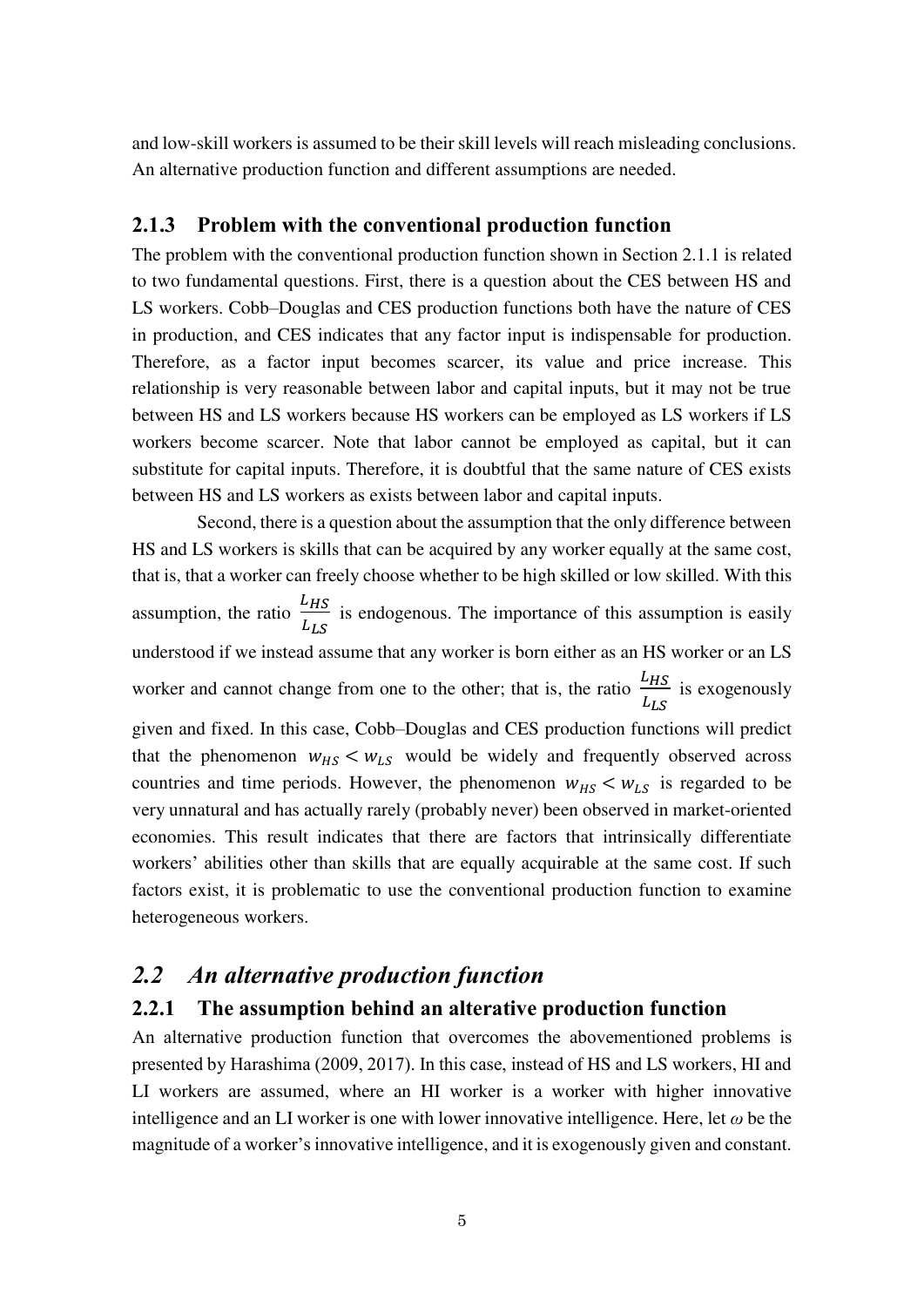*ω* indicates the productivity of the workers. HI and LI workers are identical to each other except for their values of  $\omega$ ; and  $\omega_{HI} > \omega_{LI}$  where  $\omega_{HI}$  and  $\omega_{LI}$  are  $\omega$  of HI and LI workers respectively. Note that the reasons why workers have different values of *ω* and why *ω* is exogenously given and constant are beyond the scope of economics and are the subject of study in other fields.

 Let *LHI* and *LLI* be the numbers of HI and LI workers, respectively. Let *LS* be a unit of the size of the economy, and initially  $L_S = L_{HI} + L_{LI}$ . Let also  $S_{HI} = \frac{L_{HI}}{L_S}$  $L_{\mathcal{S}}$  and  $S_{LI}=\frac{L_{LI}}{L_{S}}$  $\frac{L_{LI}}{L_S}$ ; thus, initially  $S_{HI} = \frac{L_{HI}}{L_{HI} + R}$  $\frac{L_{HI}}{L_{HI}+L_{LI}}$  and  $S_{LI} = \frac{L_{LI}}{L_{HI}+R}$  $L_{HI}+L_{LI}$ . *SHI* and *SLI* can be interpreted as the sizes of the economies of HI and LI workers within a country, respectively. Capital inputs are also assumed to move perfectly elastically. Based on the model of Total factor productivity shown in Harashima (2017), the production function can be described as

$$
Y = \overline{\sigma} A K^{1-\alpha} \left( \omega_{HI} L_{HI}^{\alpha} S_{HI}^{1-\alpha} + \omega_{LI} L_{LI}^{\alpha} S_{LI}^{1-\alpha} \right), \tag{4}
$$

where  $\alpha$  (> 0) is a constant parameter and  $\bar{\sigma}$  is a worker's accessibility limit to capital and assumed to be independent of *ω* and constant.

Let  $\overline{L}_s$  be a unit of the size of the economy when the population density is optimal (thereby,  $\bar{L}_s$  is constant). Hence, by equation (4), the production function in the long run is described by

$$
Y = \bar{\sigma} A K^{1-\alpha} \bar{L}_S^{\alpha-1}(\omega_{HI} L_{HI} + \omega_{LI} L_{LI}), \qquad (5)
$$

where the population density is initially assumed to be optimal; thereby,  $\bar{L}_S = \bar{L}_{HI} + \bar{L}_{LI}$ , where  $\bar{L}_{HI}$  and  $\bar{L}_{LI}$  are the initial values of  $L_{HI}$  and  $L_{LI}$ .

If workers are not heterogeneous (i.e., if  $\omega_{HI} = \omega_{LI} = \bar{\omega}$ ), then equation (4) degenerates to

$$
Y = \overline{\omega}\overline{\sigma}AK^{1-\alpha}L^{\alpha} \,, \tag{6}
$$

which is a Cobb–Douglas production function. In this case, *α* indicates the labor share. This means that, in the alternative production function, the elasticity of substitution between labor and capital inputs is still constant, as it is in the Cobb–Douglas and CES production functions, but it is not constant between HI and LI workers.

 Equation (6) is a Cobb–Douglas production function, and therefore it is also a conventional production function. The assumption behind equation (6), however, is completely different from the conventional one; that is, HI and LI workers are not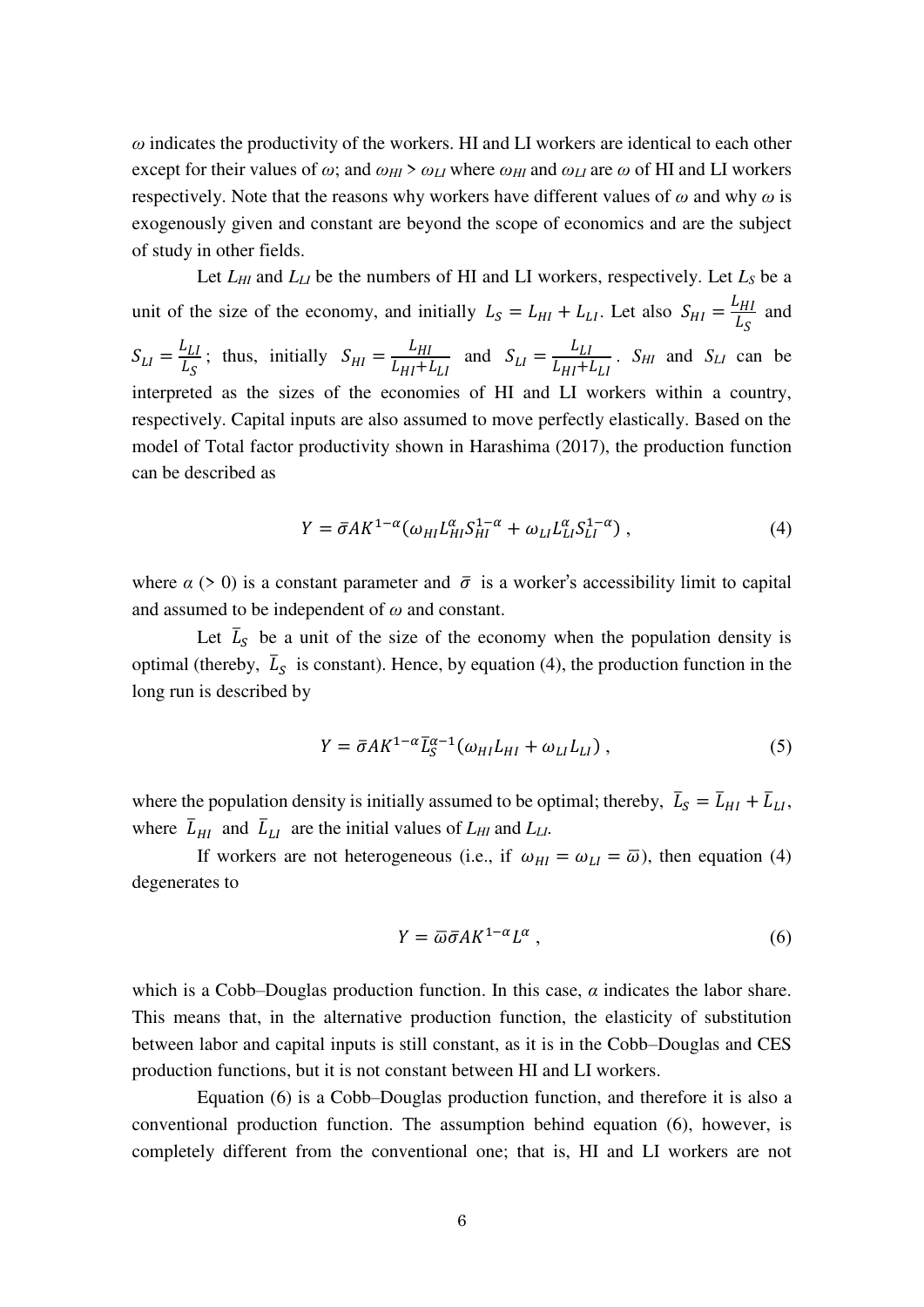changeable by education, whereas HS and LS workers are changeable by acquiring skills through education at the same costs for everybody.

#### **2.2.2 Education can be always advantageous**

Let *w<sub>HI</sub>* and *w<sub>LI</sub>* be the wages of HI and LI workers, respectively. Based on equation (5), Harashima (2017) showed that

$$
\frac{w_{HI}}{w_{LI}} = \frac{\omega_{HI}}{\omega_{LI}} > 1
$$

is always kept in the long run regardless of the numbers of HI and LI workers. There is no possibility of  $w_{HI} \leq w_{LI}$  if  $\omega_{HI} > \omega_{LI}$ . Because wages are not determined by skills acquired by education but by the values of *ω*, it can be always advantageous to receive education in this alternative production function described by equation (5) or (6) regardless of the numbers of HI and LI workers if education has some positive effects.

 To this point, I have not shown what kinds of effects education has on economic output (e.g., production) with this alternative production function and assumption. I discuss these effects in the following section.

# **3 EDUCATION AND THE PRODUCTION FUNCTION**

### *3.1 Effects of education on production*

What effects does education have on economic outputs, or more specifically, how does it generate positive externalities? The production function described by equation (5) or (6) implies three possible channels through which education can generate positive externalities: (1) education increases productivity  $(\omega)$ , (2) it increases capital  $(K)$ , and (3) it increases a worker's accessibility limit to capital  $(\bar{\sigma})$ .

 In this paper, I focus particularly on possibilities (1) and (2); I briefly discuss possibility (3) in Section 4.6.

#### **3.1.1 Difference between capital and labor inputs**

Before examining possibilities (1) and (2), I reexamine the difference in the nature of capital and labor inputs because *ω* is related to labor inputs and *K* is related to capital inputs. These two inputs are equally indispensable as factor inputs for production. If either of them is not available, production cannot be materialized except in extremely rare cases. In this respect, they have much in common.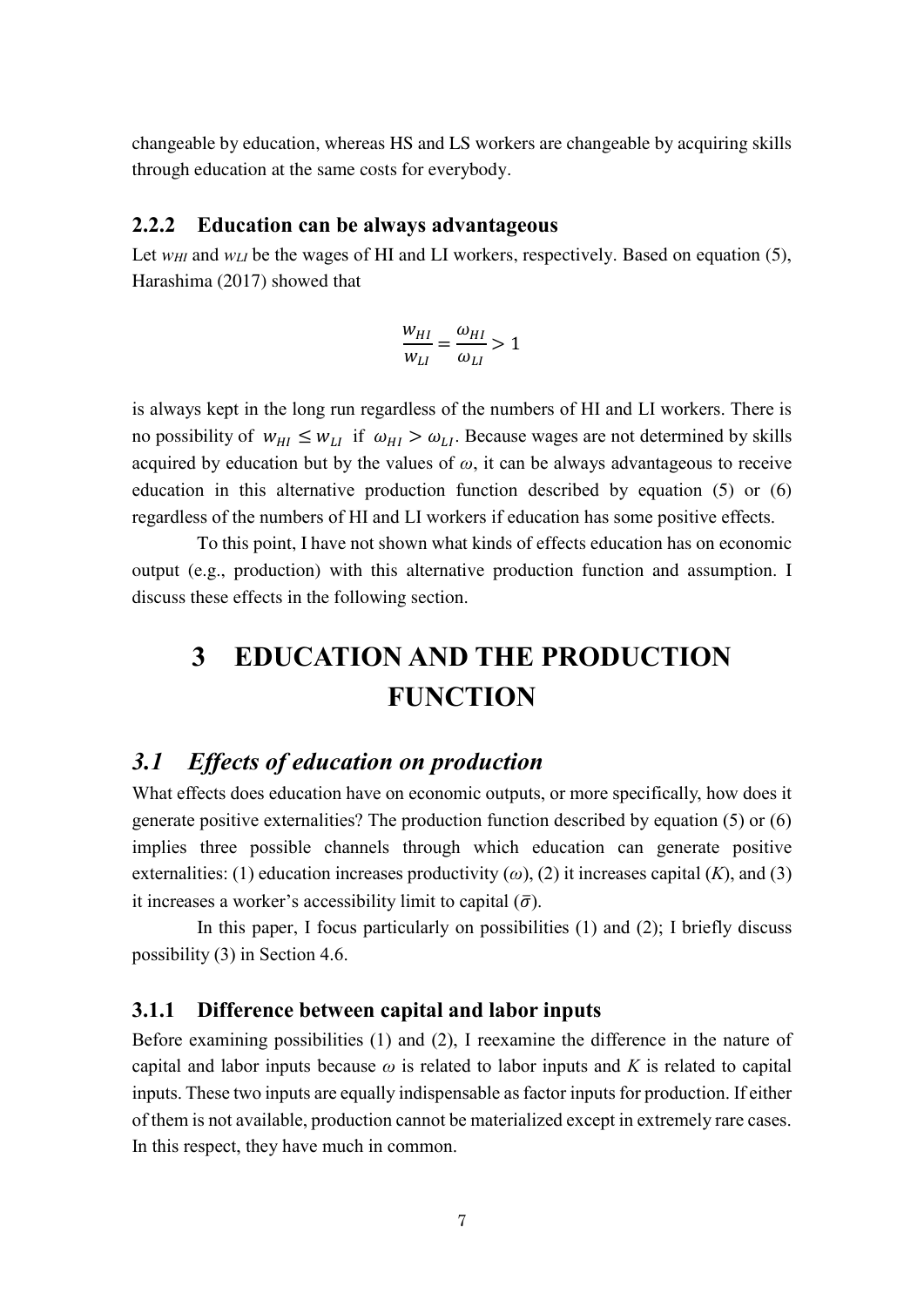However, there are also essential differences between them. For example, labor inputs consist of human beings and capital inputs consist of items such as machines, buildings, and software. In addition, Harashima (2009, 2017) showed that there is an important difference between labor and capital inputs in that the performance of a worker (labor) improves as the worker repeats the same assigned task, but the performance of machines and tools (capital) does not change as the same task is repeated. The reason for this difference is that humans (labor) have intelligence, particularly fluid intelligence, but machines and tools (capital) do not.

#### **3.1.2 Outcomes of education as capital**

According to this difference in performance in repeating the same task, we can distinguish the effects of education on  $\omega$  and *K* and determine which of possibilities (1) and (2) is valid. That is, if the performance of a worker improves as the worker repeats the same assigned task only when the worker has received education, this improvement in performance is related to  $\omega$  (i.e., education increases the value of  $\omega$ ), but if the performance improves regardless of education, education will be related to  $K$  (and/or  $\bar{\sigma}$ ).

 It seems clear that the education received by a worker does not change even if the worker repeats the same task; therefore, even if the performance of the worker improves with repetition, this increase in performance is realized thanks to the worker's experiences after receiving education, as indicated by the theory of the experience curve effect that dates back to Wright (1936), Hirsch (1952), Alchian (1963), and Rapping (1965). That is, regardless of whether a worker has received education, performances improve after repeating the same task. Furthermore, the mechanism of this improvement is already reflected in the production function described by equation (5) or (6) by *ω*. Taking the above arguments into consideration, possibility (1) does not seem to be acceptable.

 Therefore, it is highly likely that the benefits acquired by education are not an increase in labor productivity, as possibility (1) indicates. Rather, they are the accumulation of a kind of capital, as possibility (2) indicates. Education increases production because it increases capital. I refer to this kind of capital "education capital," and I call other and usually assumed capital inputs (e.g., physical capital) "usual capital."

 Because education capital is a type of capital, receiving education is an investment. Making investments requires money; therefore, receiving education also requires money (i.e., tuition). This means that investments in education compete with other types of capital (i.e., usual capital) in financial markets. For example, student loans compete with other types of loans in financial markets.

### *3.2 Positive externalities of education*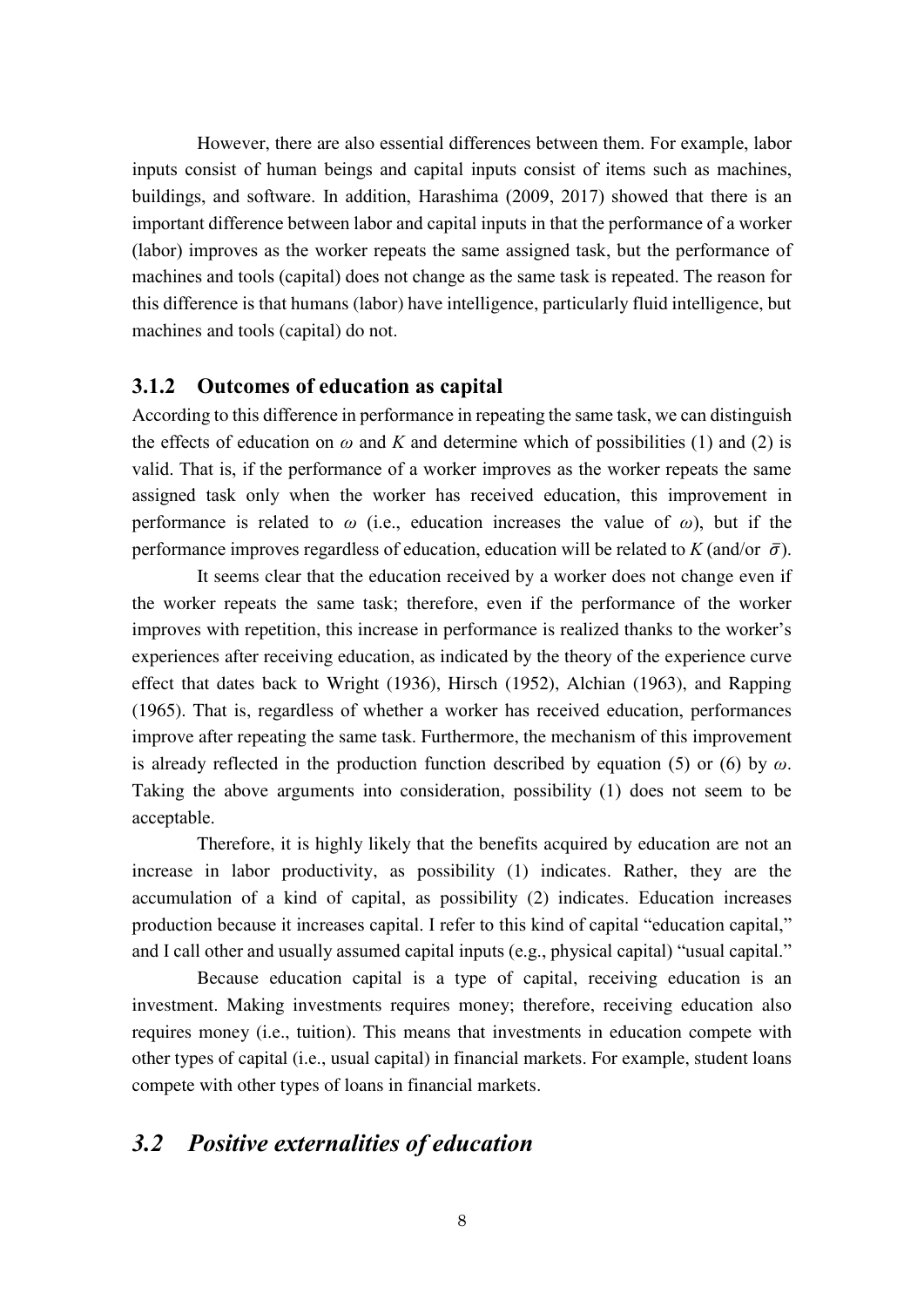#### **3.2.1 Externalities from increases in labor productivity**

Before examining externalities generated by education capital, I examine externalities with regard to *ω*. As shown in Section 3.1, education basically does not affect *ω*, but even if it could affect *ω*, it would not have externalities. As Harashima (2017) showed, regardless of the numbers of HI and LI workers,

$$
\frac{w_{HI}}{w_{LI}} = \frac{\omega_{HI}}{\omega_{LI}} > 1
$$

is always kept. That is, even if a worker could switch from being an LI worker to an HI worker by receiving education (i.e., the worker's productivity changed from  $ω$ <sup>*LI*</sup> to  $ω$ <sub>*HI*</sub> thanks to education), the wages of HI and LI workers would remain unchanged. A worker's change from LI to HI would increase the wage of the worker from *wLI* to *wHI*, but the other workers' wages would not be affected. The benefits from education are enjoyed only by the worker who received education. Therefore, there is no externality in education from the point of view of *ω*, even if education could affect *ω*.

#### **3.2.2 Externalities from increases in capital**

Next, I examine externalities with regard to capital. As indicated in Section 3.1.2, education capital competes with usual capital in financial markets, and therefore they are traded in the same manner in financial markets. Ramsey-type growth models indicate that, through arbitrage in markets, the return on investments in capital is kept identical and equal to the rate of time preference (RTP) at steady state such that

$$
\frac{dY}{dK} = r = \theta \,,\tag{7}
$$

where *r* is the real interest rate and  $\theta$  is RTP. Because education capital and usual capital are indifferent with regard to the return on investments in capital in markets, the return on investments in education capital will also be *r* and equal to *θ*. Even if a worker acquires education capital, equation (7) is kept. That is, the benefits from education are only distributed to the worker who acquired education capital. This suggests that no education externalities exist from the point of view of capital.

 However, in this paper, I show that, unlike the case with usual capital, there is a mechanism through which education capital generates positive externalities, and furthermore, this externality is consistent with equation (7). This mechanism is explained in detail in the following section.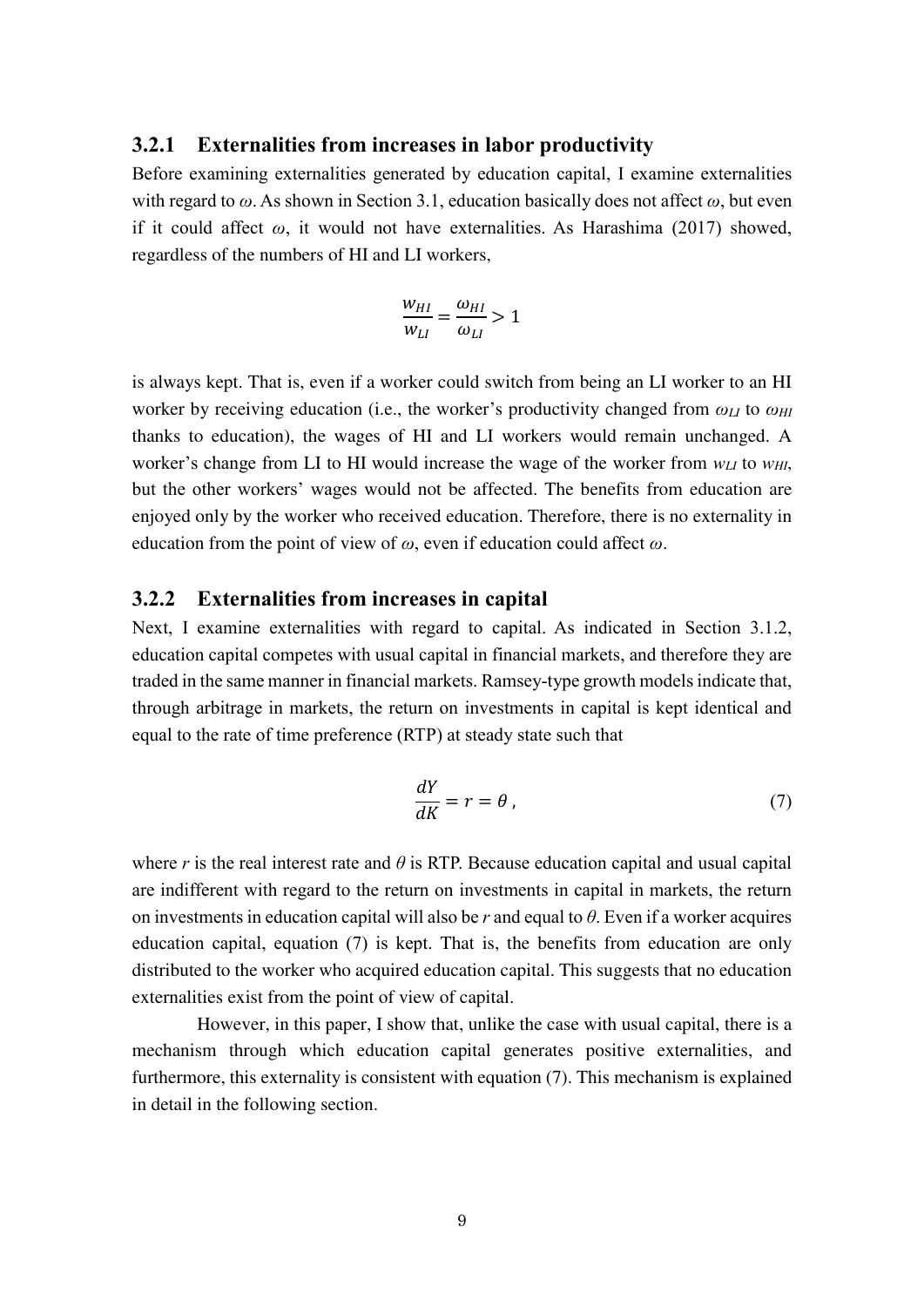## **4 EXTERNALITY OF EDUCATION**

### *4.1 A possible source of externality of education*

Production processes consist of not only processes in which machines or tools are used (e.g., in factories), but they also include many kinds of transactions, dealings, and coordination with parties inside and outside of companies. If a worker's counterparts have the same education capital as the worker has, the transactions between the worker and the counterparts will proceed more smoothly and efficiently than if not, because troubles will be avoided when both have the same knowledge (i.e., education capital).

 For example, if one of the parties cannot read and write, transactions will become very inefficient, particularly when transactions are very complicated, as compared with the case where both parties can read and write. Reading, writing, and arithmetic are unquestionably the most fundamental types of education capital, and business among people who do not have these will be extremely inefficient in modern society.

 This nature is important because if a worker newly acquires some type of education capital, that worker's performance and that of counterparts who already possess the same education capital will potentially improve at the same time. That is, the benefits from acquiring education capital are distributed not only to the worker but also to the worker's counterparts. They can enjoy benefits without any additional cost and effort because another worker additionally acquired the same education capital (i.e., externalities exist in education).

### *4.2 The model*

#### **4.2.1 The key mechanism**

If a worker coincidentally transacts business with another worker who possesses the same education capital, the transaction between them will be implemented more smoothly, efficiently, and productively. Note that although it is implemented more "productively," this improvement is unrelated to labor productivity  $(\omega)$ , as indicated in the previous sections.

 In the model in this paper, this improvement in efficiency or productivity is described as an increase in the value of education capital. That is, the value of the capital increases from its initial value by this improvement. It increases because a larger amount of production can potentially be generated using the same initial amount of education capital. When two workers who possess the same education capital coincidentally transact business with each other, an increase in the value of the education capital of the two workers is actually materialized. This is the key mechanism in the model of education externalities in this paper.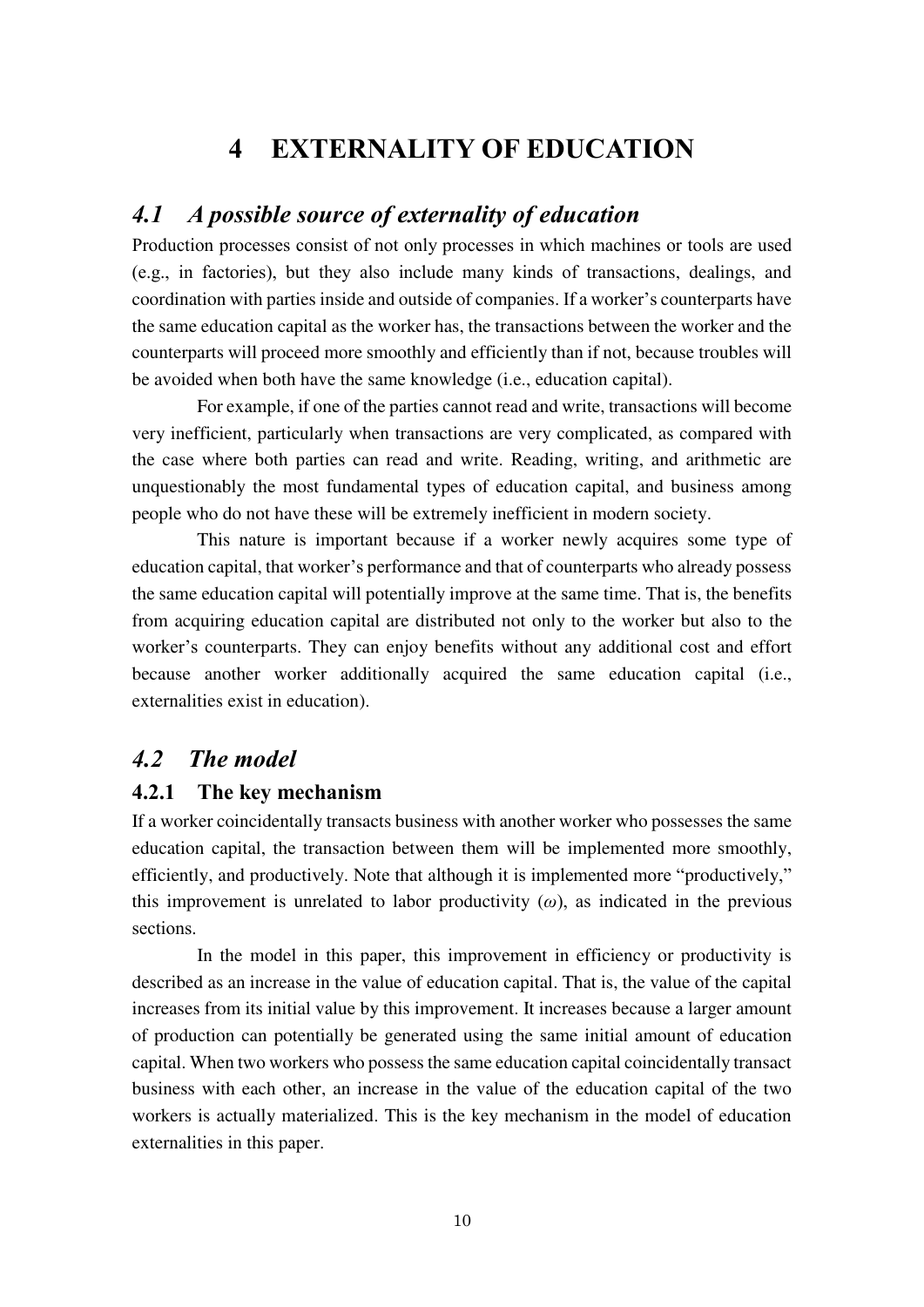This mechanism indicates that, if a worker newly acquires education capital, the value of education capital that is already possessed by other workers increases. These workers can enjoy this increased value without any additional cost and effort. Furthermore, these workers can enjoy benefits without paying any compensation to the worker who newly acquired the education capital.

#### **4.2.2 Environment**

Suppose that there are many workers and they are uniformly distributed over a unit line segment [0, 1], and therefore the quantity (number) of all workers is unity. Each worker transacts business with each of the other workers once in a unit period. All workers are identical except for education capital (i.e., there is no difference between an LI and an HI worker). Therefore, the production function used in this model is the one described by equation (6).

Workers can possess different types of education capital. Let  $\delta_i$  be the ratio of workers who have acquired and possess type *i* education capital to all workers, and  $0 < \delta_i$ ≤1. Because each worker transacts business with each of the other workers once in a unit period, the ratio of transactions between that worker and the other workers who possess the same type *i* education capital to those between the worker and all other workers (regardless of whether they possess type *i* education capital) is  $\delta_i^2$ . The performances of  $\delta_i^2$  transactions are therefore improved by the mechanism explained in Section 4.2.1, whereas the performances of the other  $1 - \delta_i^2$  transactions are not.

#### **4.2.3 Capital**

Capital is composed of usual capital and education capital. The value of usual capital is equal to the costs that are required to produce or obtain it. The "initial" value of education capital is also equal to the costs required to acquire it. The word "initial" here means before the mechanism of externalities has worked or when the effects of externalities are ignored or removed. The value of type *i* education capital is determined not only by the initial value but also by the effects of externalities (i.e., the value of  $\delta_i$ ). Hence, the value of type *i* education capital is a function of  $\delta_i$ . The value of all capital  $(K)$  in the production function is the sum of the values of usual and education capital.

Suppose that there are  $M$  ( $> 1$ ) types of education capital. Let  $K_{EDU, i}$  be the total (summed over all workers) value of type *i* education capital possessed by workers in the economy. Taking the effect of  $\delta_i$  on education capital shown in Section 4.2.1 into consideration, it is assumed for simplicity that, for any *i*,

$$
K_{EDU,i} = \widetilde{K}_{EDU,i} \left( 1 + \frac{\delta_i^2}{\chi} \right),\tag{8}
$$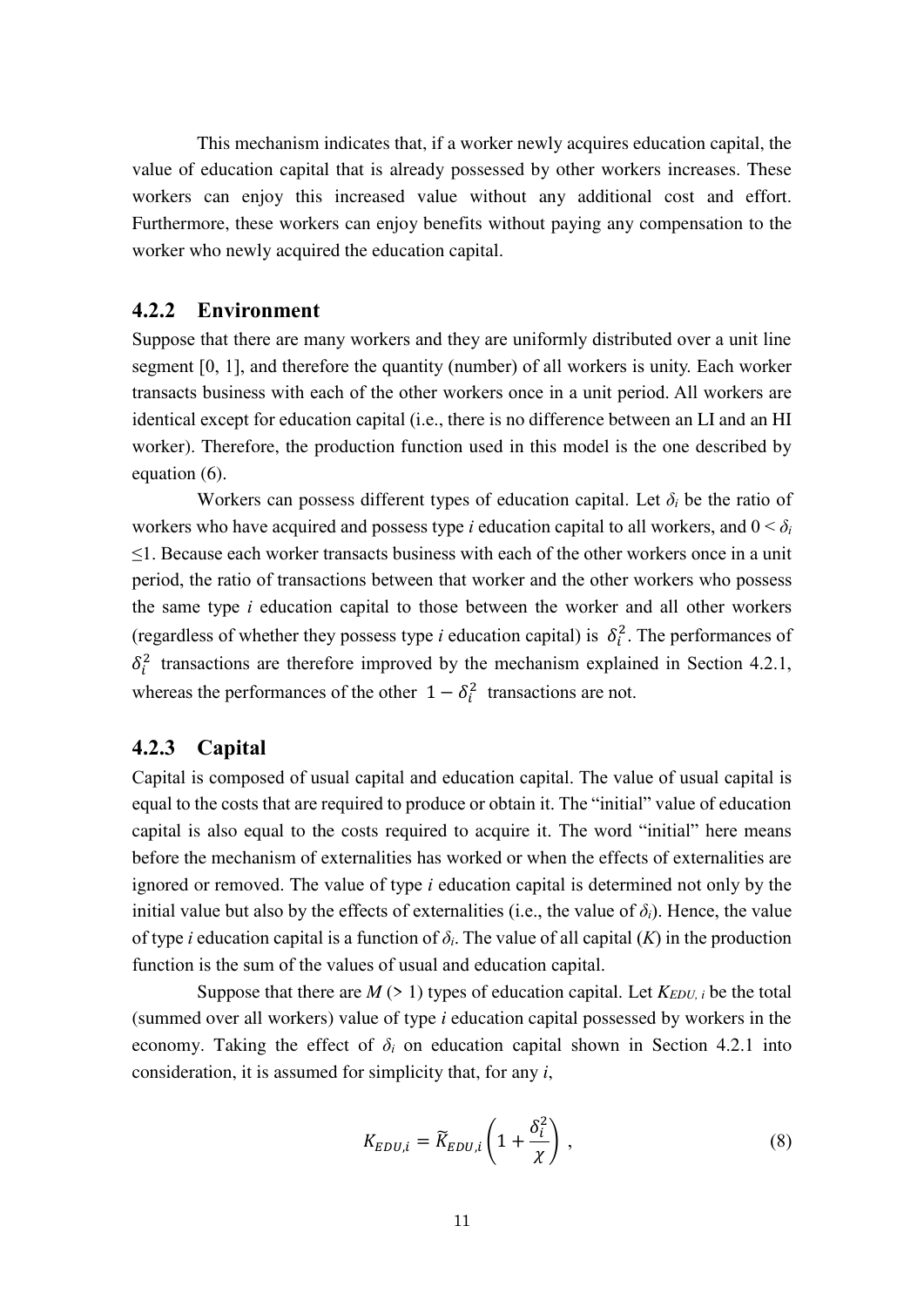where  $\chi$ (> 0) is a parameter and common for any *i*, and  $\widetilde{K}_{EDU,i}$  is the initial value of  $K_{EDU,i}$  (i.e., it is  $K_{EDU,i}$  when the effect of  $\delta_i$  on education capital is ignored or removed); therefore,  $\widetilde{K}_{EDU,i}$  indicates the total (or summed) costs that are needed to acquire type *i* education capital by workers in the economy. Parameter *χ* represents the strength of effect of  $\delta$ *i*, and as the value of  $\chi$  decreases, the strength increases. The total value of education capital in the economy  $(K_{EDU})$  is therefore

$$
K_{EDU} = \sum_{i=1}^{M} \left[ \widetilde{K}_{EDU,i} \left( 1 + \frac{\delta_i^2}{\chi} \right) \right].
$$

Hence, capital in the economy is

$$
K = K_{USU} + K_{EDU} = K_{USU} + \sum_{i=1}^{M} \left[ \widetilde{K}_{EDU,i} \left( 1 + \frac{\delta_i^2}{\chi} \right) \right],
$$

where  $K_{USU}$  is the total value of usual capital in the economy.

#### **4.2.4 The production function**

By equation (6), the production function is described as

$$
Y = \bar{\sigma}\bar{\omega}L^{\alpha}\left\{K_{USU} + \sum_{i=1}^{M} \left[\widetilde{K}_{EDU,i}\left(1 + \frac{\delta_i^2}{\chi}\right)\right]\right\}^{1-\alpha}.
$$
\n(9)

#### *4.3 Externalities*

# **4.3.1** Effects of  $\delta_i$  on *Y*

Equation (8) indicates that education has the nature of externalities, and in addition, the degree of externality increases as the value of  $\delta_i$  increases.

If the effects of  $\delta_i$  are ignored or removed and the value of  $\delta_i$  is set to be zero for any *i*, the education capital values are equal to their initial values, and the production function described by equation (9) degenerates to

$$
Y_{\delta=0} = \bar{\sigma}\bar{\omega}L^{\alpha}\left\{K_{USU} + \sum_{i=1}^{M}\widetilde{K}_{EDU,i}\right\}^{1-\alpha},\qquad(10)
$$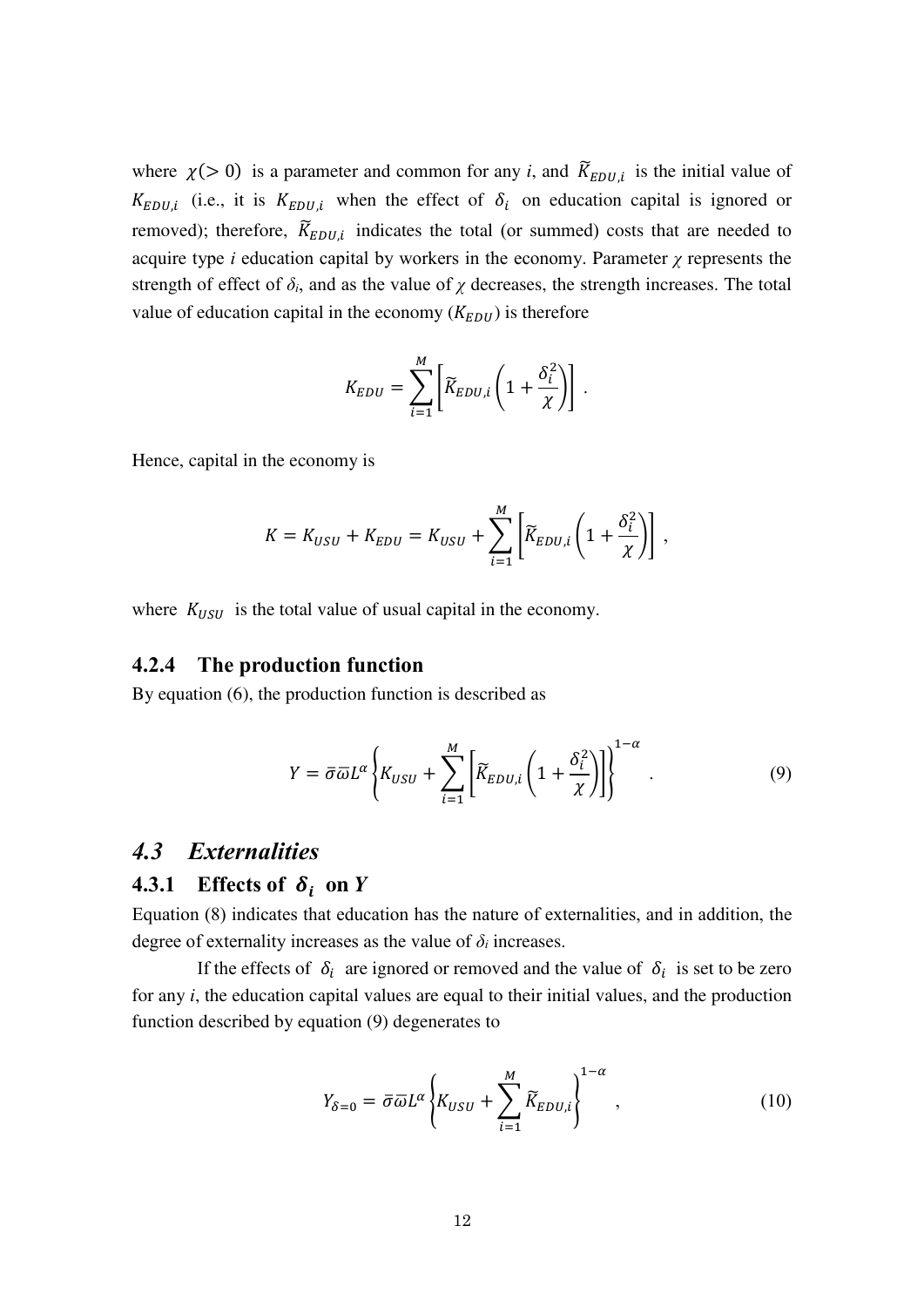where  $Y_{\delta=0}$  is *Y* in this case. By equations (9) and (10),

$$
\frac{Y}{Y_{\delta=0}} = \left\{ \frac{K_{USU} + \sum_{i=1}^{M} \left[ \widetilde{K}_{EDU,i} \left( 1 + \frac{\delta_i^2}{\chi} \right) \right]}{K_{USU} + \sum_{i=1}^{M} \widetilde{K}_{EDU,i}} \right\}^{1-\alpha} > 0
$$
\n(11)

because  $0 < \delta_i \le 1$  and  $0 < \chi$ . Inequality (11) indicates that production increases because of the effect of  $\delta_i$  (i.e., by education externalities).

On the other hand,

$$
\frac{dY}{d\delta_i} = \overline{\sigma \bar{\omega}L^{\alpha}(1-\alpha)\left\{K_{USU} + \sum_{i=1}^{M} \left[\widetilde{K}_{EDU,i}\left(\frac{\chi + \delta_i^2}{\chi}\right)\right]\right\}^{-\alpha} \left\{\frac{d\widetilde{K}_{EDU,i}}{d\delta_i}\left(1 + \frac{\delta_i^2}{\chi}\right) + \widetilde{K}_{EDU,i}\frac{2\delta_i}{\chi}\right\}.
$$
 (12)

Because an increase in  $\widetilde{K}_{EDU,i}$  indicates that the number of workers who acquire and possess type *i* education capital increases and thereby  $\delta_i$  increases, then

$$
\frac{d\delta_i^2}{d\widetilde{K}_{EDU,i}} > 0 \tag{13}
$$

Hence, by equation (12) and inequality (13),

$$
\frac{dY}{d\delta_i} > 0 \tag{14}
$$

 Inequalities (11) and (14) again indicate that the production function shows the existence of education externalities.

#### **4.3.2 Increasing returns to scale**

By equation (9), for some parameter  $\gamma$  (> 1),

$$
Y_{\gamma} = \bar{\sigma}\bar{\omega}(\gamma L)^{\alpha} \left\{ \gamma K_{USU} + \sum_{i=1}^{M} \left[ \gamma \widetilde{K}_{EDU,i} \left( 1 + \frac{\delta_{i,\gamma}^{2}}{\chi} \right) \right] \right\}^{1-\alpha},
$$
 (15)

where  $Y_{\gamma}$  and  $\delta_{i,\gamma}$  are *Y* and  $\delta_i$  after  $\tilde{K}_{EDU,i}$  increased to  $\gamma \tilde{K}_{EDU,i}$ , respectively.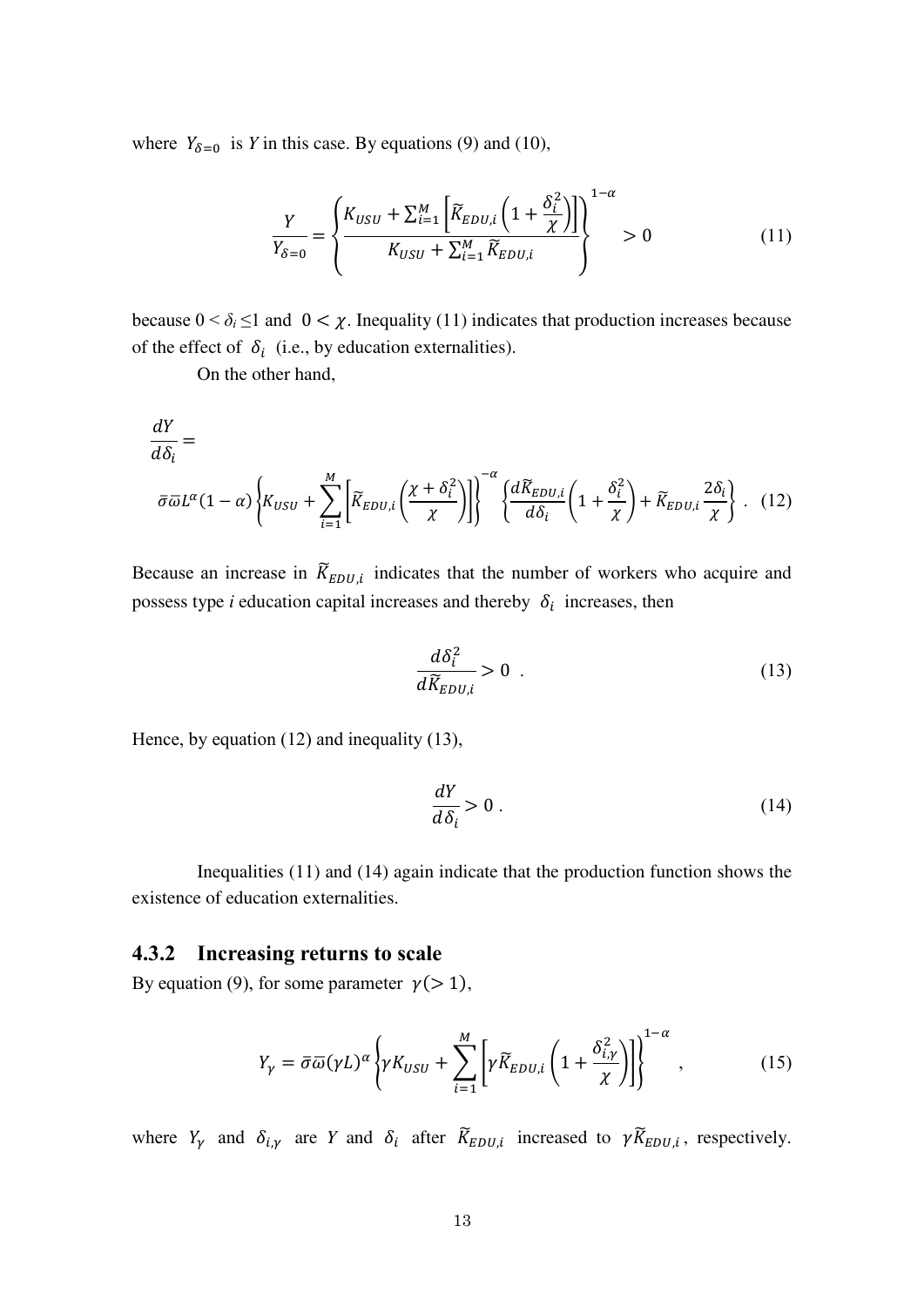Because

$$
\delta_{i,\gamma}^2 > \delta_i^2
$$

by inequality (13) and  $\gamma > 1$ , then by equations (9) and (15),

$$
\frac{Y_{\gamma}}{Y} = \gamma \left\{ \frac{K_{USU} + \sum_{i=1}^{M} \left[ \widetilde{K}_{EDU,i} \left( 1 + \frac{\delta_{i,\gamma}^{2}}{\chi} \right) \right]}{K_{USU} + \sum_{i=1}^{M} \left[ \widetilde{K}_{EDU,i} \left( 1 + \frac{\delta_{i}^{2}}{\chi} \right) \right]} \right\}^{-\alpha} > \gamma.
$$

That is, the production function shows increasing returns to scale, which is another aspect of education externalities.

In addition, by equation (9),

$$
\frac{dY}{d\widetilde{K}_{EDU,i}} = \frac{d\widetilde{K}_{EDU,i}}{\sigma\overline{\omega}L^{\alpha}(1-\alpha)\left\{K_{USU} + \sum_{j=1}^{M} \left[\widetilde{K}_{EDU,j}\left(1+\frac{\delta_{j}^{2}}{\chi}\right)\right]\right\}^{-\alpha}\left[1+\frac{\delta_{i}^{2} + \widetilde{K}_{EDU,i}}{\chi}\frac{d\delta_{i}^{2}}{\chi}\right].
$$
 (16)

On the other hand,

$$
\frac{dY}{dK_{USU}} = \bar{\sigma}\bar{\omega}L^{\alpha}(1-\alpha)\left\{K_{USU} + \sum_{j=1}^{M} \left[\widetilde{K}_{EDU,j}\left(1 + \frac{\delta_j^2}{\chi}\right)\right]\right\}^{-\alpha}.
$$
 (17)

Hence, by equations (16) and (17) and inequality (13),

$$
\frac{dY}{d\widetilde{K}_{EDU,i}} = 1 + \frac{\delta_i^2 + \widetilde{K}_{EDU,i}}{\chi} \frac{d\delta_i^2}{d\widetilde{K}_{EDU,i}} > 1.
$$
\n(18)

That is, the return on investments in education capital is larger than that on usual capital. The extra return on investments in education is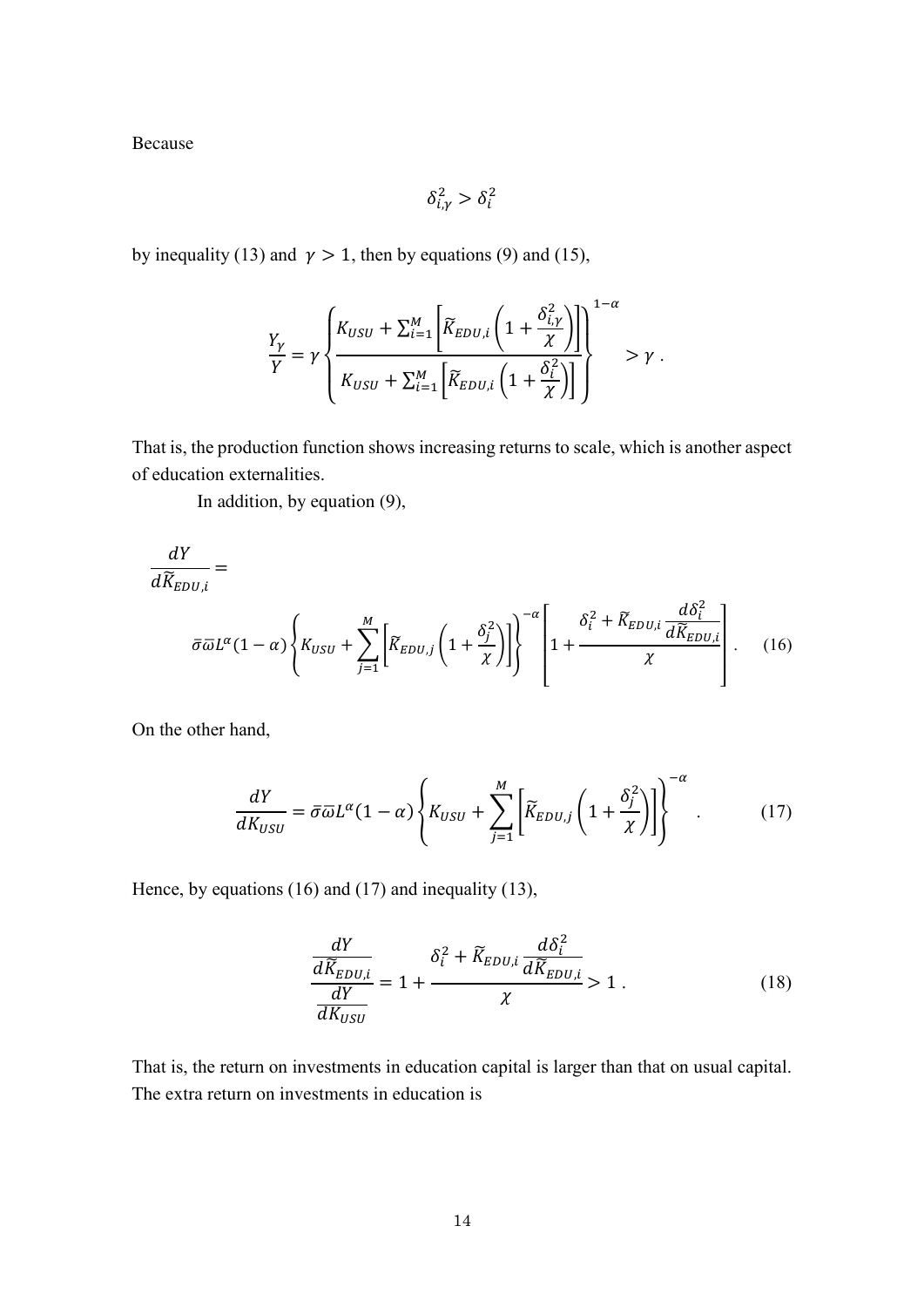$$
\frac{dY}{d\widetilde{K}_{EDU,i}} - \frac{dY}{dK_{USU}} > 0.
$$
\n(19)

Inequalities (18) and (19) imply that investments in education capital increase more rapidly and eventually become far larger than those of usual capital because of the higher returns. However, there is a mechanism that acts to dampen investments in education capital. This mechanism is discussed in Section 4.5.

#### **4.3.3 Distribution of increased incomes**

If the value of type *i* education capital increases because a worker newly acquired it, the total production and income in the economy increase because the increase in the value of type *i* education capital indicates that the total capital inputs for production in the economy increase.

To whom is this increase in incomes distributed? Can only the worker who newly acquired type *i* education capital obtain all the increase in incomes? Because of the existence of externalities, the increase in incomes is distributed equally to all workers who possess type *i* education capital, not only to the worker who newly acquired it.

### *4.4 Tree diagram of education capital*

Basically, knowledge and technology increase incrementally and additively. New knowledge and technologies are added to the foundation of previous knowledge and technologies. Of course, great leaps in knowledge and technologies may have occasionally occurred (i.e., new discoveries), but they could not be discovered without the foundation of accumulated past knowledge and technologies.

 Therefore, various pieces of knowledge and technologies can be described by a tree diagram. Because education capital depends crucially on accumulated knowledge, various types of education capital can be also described by a tree diagram. A tree has the base, branches, and many twigs, which means that a tree consists of many parts with different features. Similarly, knowledge and education capital are composed of many elements that have different features.

The base of a knowledge tree is the knowledge that is the foundation of all the other pieces of knowledge. On the other hand, each knowledge twig deals with very limited pieces of knowledge. Branches that are located closer to the base will correspond to more elementary pieces of knowledge, and those located farther from the base will correspond to more specialized and sophisticated pieces of knowledge.

 In this analogy, the base of the education capital tree corresponds to reading, writing, and arithmetic, which are usually taught at elementary schools, whereas the twigs correspond to the educational content studied mostly at universities and graduate schools.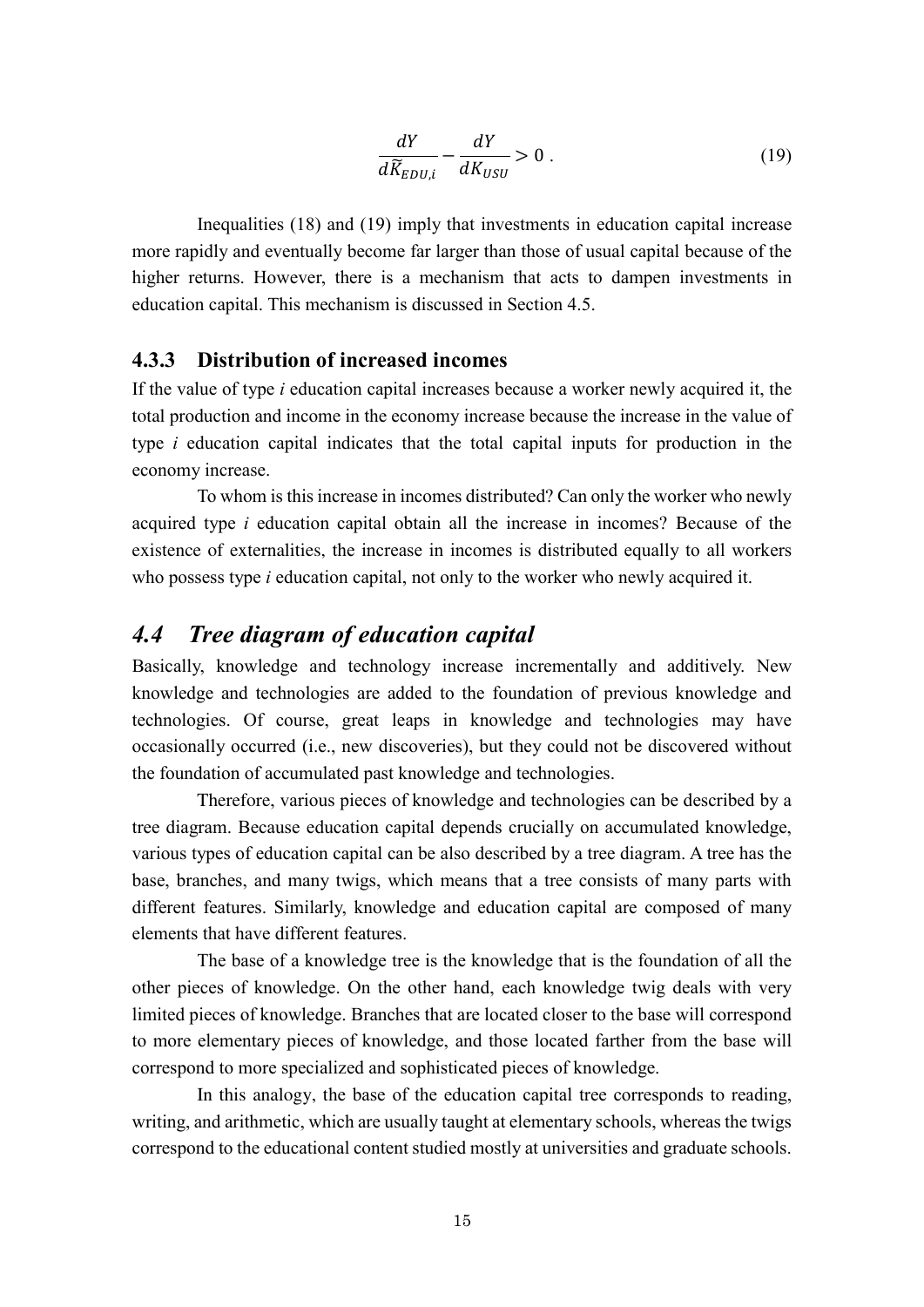It seems highly likely that, if type *i* education capital is an elementary piece of education, the value of  $\delta_i$  is large (e.g., almost unity), but on the other hand, if it is a very specialized piece of knowledge, the value of  $\delta_i$  is very small (e.g., almost zero).

### *4.5 Limit of education externalities*

Because education capital has the tree-like structure described above, the value of  $\delta_i$  for most types of education capital is highly likely to have an upper bound that is far lower than unity because of specialization. Specialization means that most other workers need not acquire the education capital that a small number of specialists already possess.

### **4.5.1 Division of labor**

Workers are specialized as much as possible within an economy; that is, there is a division of labor. The number of specialists for each specialized skill is constrained by the structure of the division of labor within the economy, and the number of specialists for each specialized skill is very small compared with the number of all workers. Given this division of labor, the demands of firms (or employers) for workers who are specialists (i.e., those who possess twigs of education capital) have an upper bound.

 Even if the wage of specialists with regard to a particular type of education capital decreases significantly, specialists of this type will never be demanded and hired by firms beyond its upper bound because the upper bound is determined by the structure of division of labor in the economy, not by wages. That is, the demand for a worker for a particular specialized type of education capital will be very inelastic and its demand curve will be almost vertical. These specialists are recruited by firms up to the upper bound, but no more are demanded past that point.

#### **4.5.2** The upper bound of  $\delta_i$

Even if inequality (18) always holds (i.e., if the return on investments in education capital is always higher than that in usual capital), the number of workers who possess type *i* education capital does not exceed a certain critical number.

Let  $\overline{\delta}_i$  be the upper bound of type *i* education capital, and  $\delta_i \leq \overline{\delta}_i \leq 1$  for any *i*. Because of inequality (18), any type of education capital will be accumulated until  $\delta_i$ reaches  $\overline{\delta_i}$ . The existence of the upper bound of  $\delta_i$  means that the effect of education externalities has a limit.

 Note, however, that knowledge itself will increase indefinitely, and the degree of division of labor (i.e., specialization) will also increase. That is, increases in knowledge are almost canceled out by increases in the degree of specialization; therefore,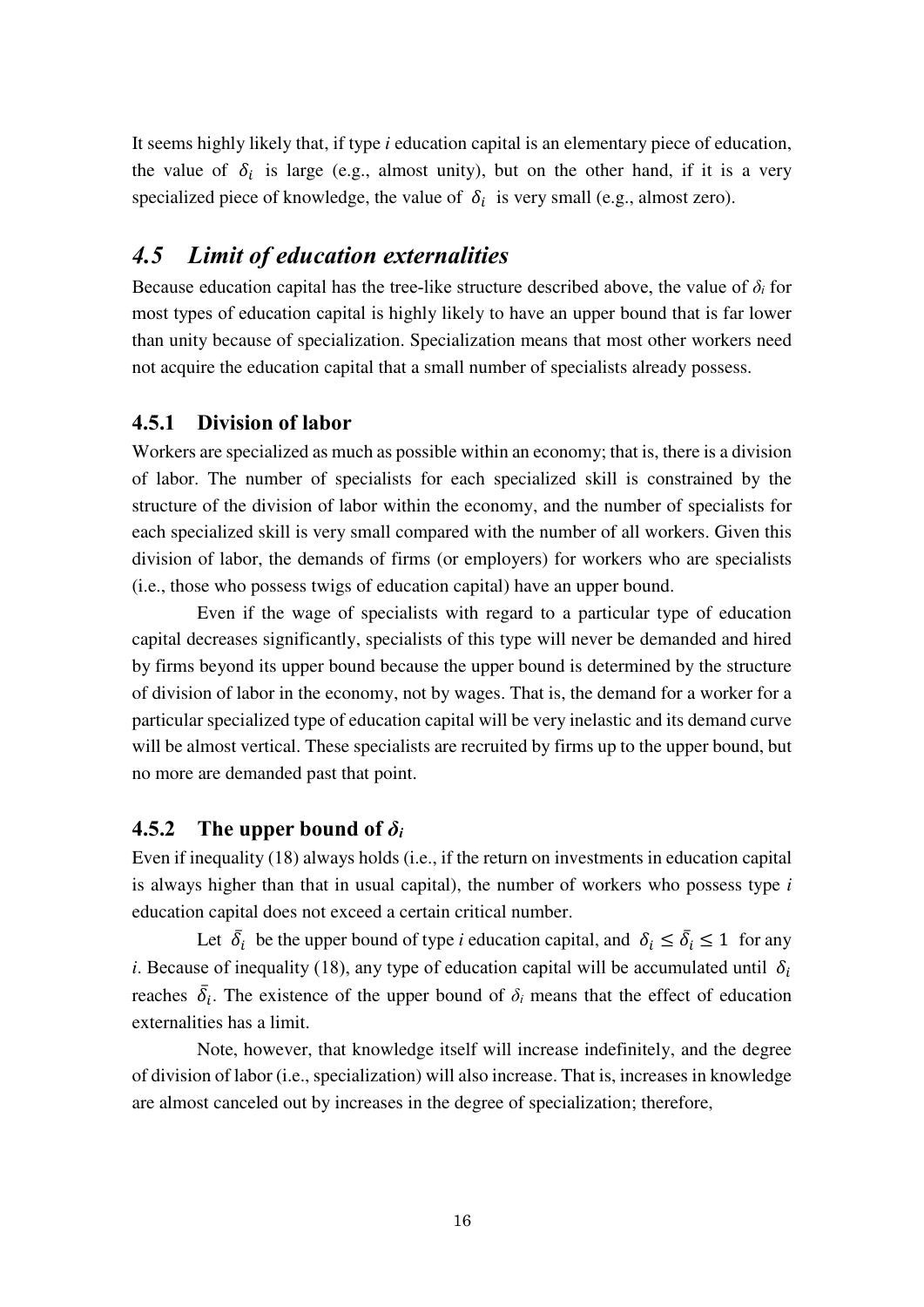$$
\sum_{j=1}^N \bar{\delta_j} < 1
$$

will be kept in an economy. Of course, there may be workers who are specialists in multiple fields and possess diplomas in different fields, but specialists usually operate in a single field.

#### **4.5.3 Education externalities and equilibrium investments**

If  $\delta_i$  reaches its upper bound for any *i* (i.e., if  $\delta_i = \overline{\delta_i}$ ), investments in education capital stop being made. After that, investments are made only in usual capital; therefore, through arbitrage in markets,

$$
\frac{dY}{dK_{USU}} = r = \theta \tag{20}
$$

is always kept. Because  $r = \theta$  is kept, equation (20) is consistent with equation (7). Because equation (20) is consistent with education externalities in the sense that equation (20) and education externalities coexist without any problems, education externalities are also consistent with equation (7). Hence, by equation (20) and inequality (18),

$$
\frac{dY}{dK_{USU}} = r = \theta < \frac{dY}{d\widetilde{K}_{EDU,i}}
$$

is kept consistently with education externalities and equation (7).

 In actuality, of course, investments in education capital never stop being made because some workers retire and their replacements are needed in every period. For simplicity, I ignore this replacement in this paper.

### *4.6 Other possible sources of externalities in education*

As mentioned in Section 3.1, possibility (3) also exists as an effect of education. As Harashima (2009) showed,  $\bar{\sigma}$  is a worker's accessibility limit to capital and is determined not only by the availability of physical transportation facilities but also by efficiencies of law enforcement, regulations, the financial system, and other related factors. It seems likely that, if the average education level in a country increases, these efficiencies will improve and thereby the value of  $\bar{\sigma}$  will increase. The production function described by equation (5) indicates that an increase in  $\bar{\sigma}$  increases production using the same amounts of inputs and benefits everyone. Therefore, if an increase in  $\bar{\sigma}$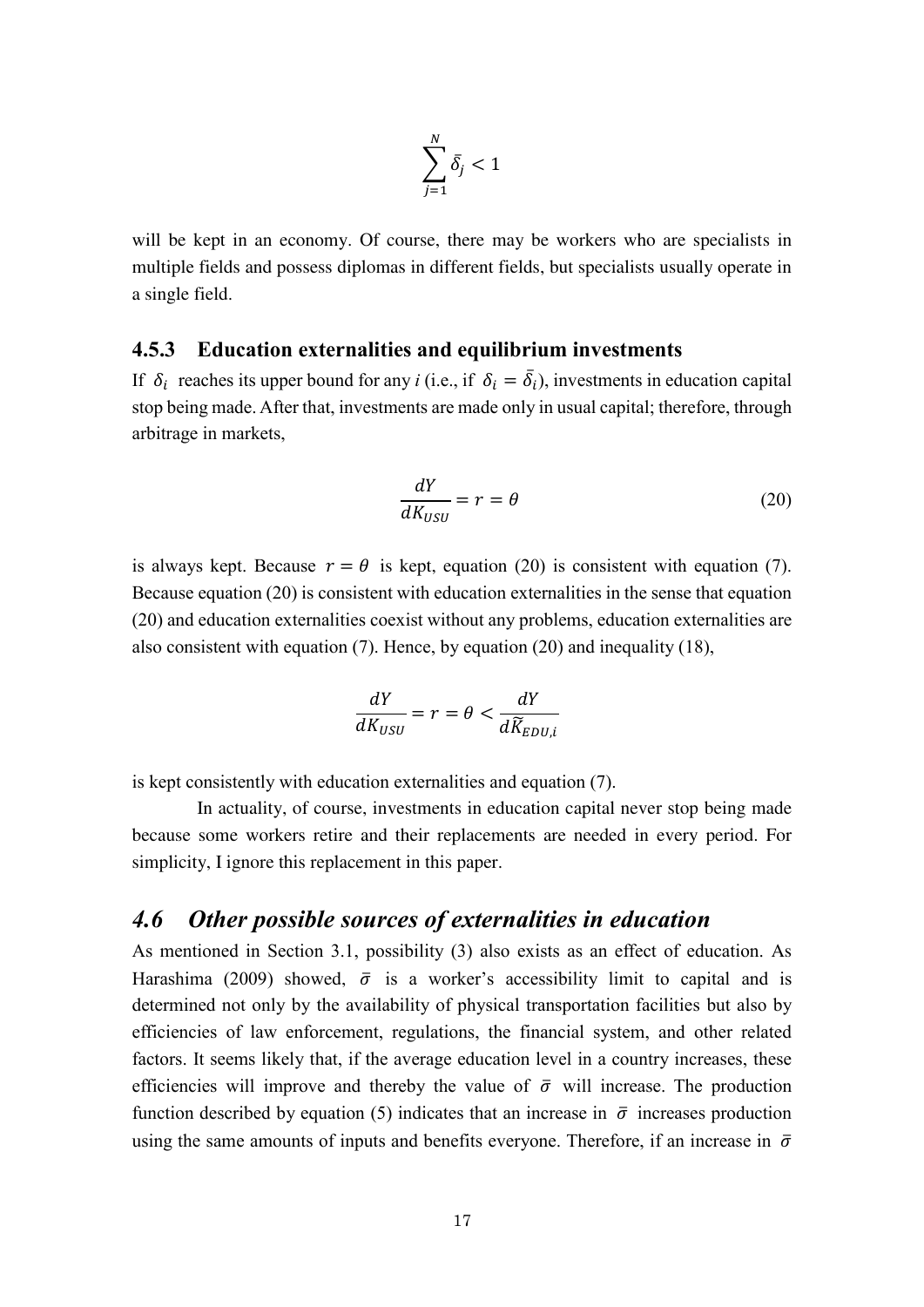is generated by education, education benefits everyone (i.e., it has externalities through the effect on  $\bar{\sigma}$ ).

In addition, Harashima (2020b) showed that many people are often intentionally misled by other parties when making decisions in dealings in business, and as a result, they unconsciously give away economic rents to the other parties. It seems likely that the probability of a person being misled by other people decreases if the person is more educated. A decrease in this probability may also increase the value of  $\bar{\sigma}$  because it may cause the number of attempts to mislead people to decrease because of the lower level of success in doing so. Education therefore may also have externalities through this channel.

## **5 SUBSIDIZED OR COMPULSORY EDUCATION**

### *5.1 Elementary schools*

It is highly likely that if the knowledge corresponding to education capital *i* is closer to the base of the knowledge tree, the value of  $\overline{\delta}_i$  is higher. As indicated in Section 4.4, the materials taught at elementary schools (i.e., reading, writing, and arithmetic) correspond to the base of the knowledge tree. Hence, the value of  $\overline{\delta}_i$  of education capital acquired in elementary schools will be near unity, and almost all employers will require their employees to possess this type of education capital.

 Note that the costs to attend elementary schools are almost always paid by parents (through taxes in many cases), not the children. However, in this paper, it is assumed for simplicity that these costs are paid by the children themselves (i.e., the future workers) on the assumption that the costs are paid by them later when they become adults. Hence, in this paper, it is "workers" who study at elementary schools and at the same time pay their costs.

#### **5.1.1 Costs for education externalities**

Suppose for simplicity that the cost of acquiring education capital is covered only by loans. Let the payment of loans for the cost of acquiring a unit of type *i* education capital  $(\widetilde{K}_{EDU,i})$  in each period be  $c_i$ . Suppose also that the value of  $c_i$  is common for all types of education capital (i.e.,  $c_i = \bar{c} (> 0)$ ) for any *i*. Through arbitrage in markets,  $c_i$  is kept equal to the real interest rate such that

$$
\bar{c} = \frac{dY}{dK_{USU}} = r \ . \tag{21}
$$

#### **5.1.2 Benefits from education externalities**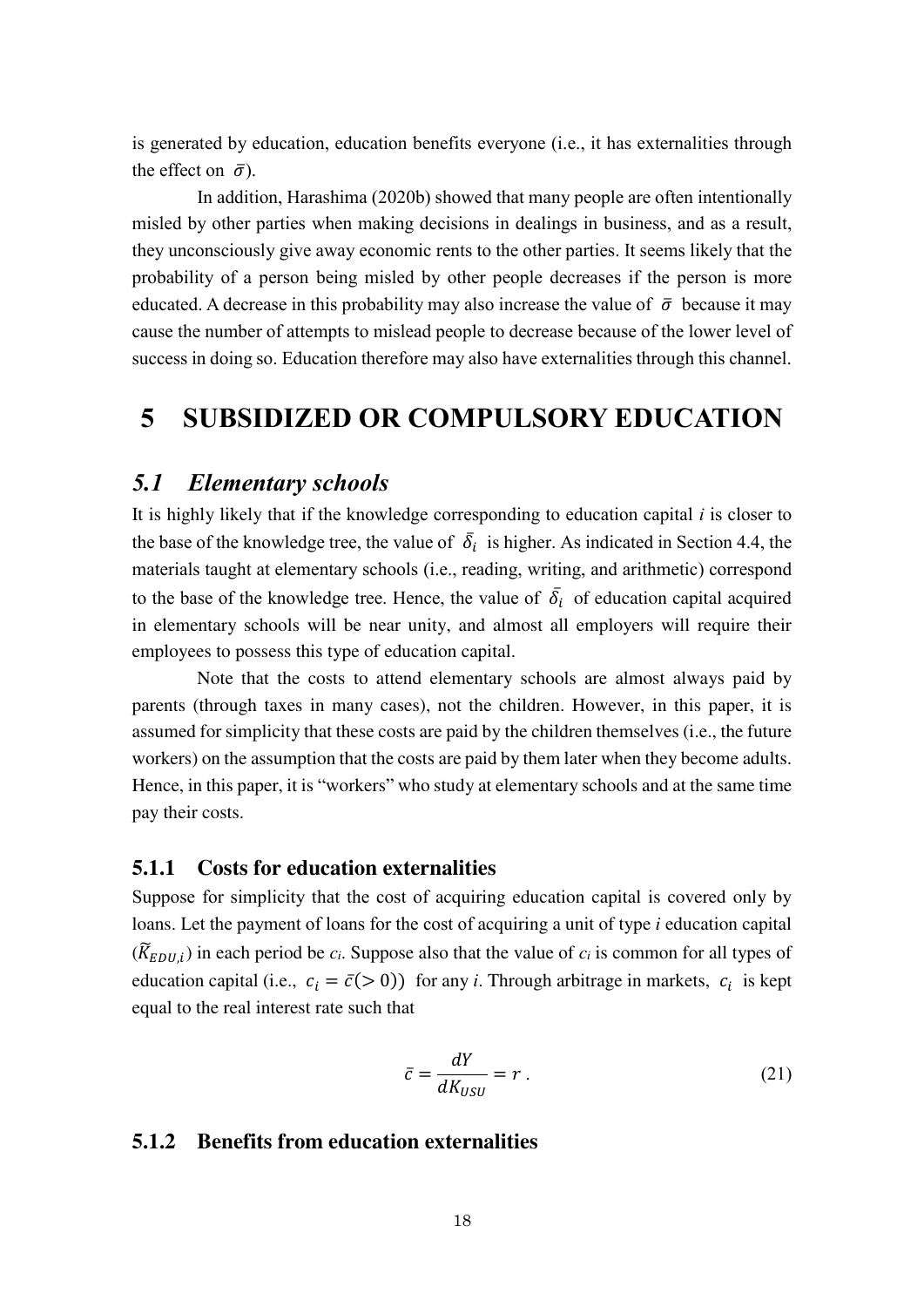By equation (16), if

$$
\begin{split} \frac{dY}{d\widetilde{K}_{EDU,i}}=&\\ \bar{\sigma}\bar{\omega}L^{\alpha}(1-\alpha)\left\{K_{USU}+\sum_{j=1}^{M}\left[\widetilde{K}_{EDU,j}\left(1+\frac{\delta_{j}^{2}}{\chi}\right)\right]\right\}^{-\alpha}\left(1+\frac{\delta_{i}^{2}+\widetilde{K}_{EDU,i}}{\chi}\frac{d\delta_{i}^{2}}{\chi}\right)>\bar{c}\; ; \label{eq:KU} \end{split}
$$

therefore, by equations (17) and (20), if

$$
\frac{dY}{d\widetilde{K}_{EDU,i}} = \frac{dY}{dK_{USU}} \left( 1 + \frac{\delta_i^2 + \widetilde{K}_{EDU,i} \frac{d\delta_i^2}{d\widetilde{K}_{EDU,i}}}{\chi} \right)
$$
\n
$$
= r \left( 1 + \frac{\delta_i^2 + \widetilde{K}_{EDU,i} \frac{d\delta_i^2}{d\widetilde{K}_{EDU,i}}}{\chi} \right) > \bar{c} ,
$$
\n(22)

workers will continue to acquire type *i* education capital up to the point  $\delta_i = \overline{\delta_i}$ . Because  $\bar{c} = r$  as indicated by equation (21), by inequality (22), if

$$
\frac{\delta_i^2 + \widetilde{K}_{EDU,i} \frac{d\delta_i^2}{d\widetilde{K}_{EDU,i}}}{\chi} > 0, \qquad (23)
$$

type *i* education capital will continue to be acquired up to the point  $\delta_i = \overline{\delta_i}$ . By inequality (13),  $\delta_i > 0$ ,  $\widetilde{K}_{EDU,i} > 0$ , and  $\chi > 0$ , inequality (23) is always held; therefore,  $\delta_i = \overline{\delta}_i$ will be always eventually be achieved and maintained.

Let

$$
TB_i = \widetilde{K}_{EDU,i} \left( \frac{dY}{d\widetilde{K}_{EDU,i}} - \bar{c} \right)
$$

for  $\delta_i = \overline{\delta_i}$ . TB<sub>i</sub> indicates the total (or summed) benefits generated by the externality of type *i* education capital (i.e., the extra increases in production incurred due to the externalities) within the economy. By equations (21) and (22),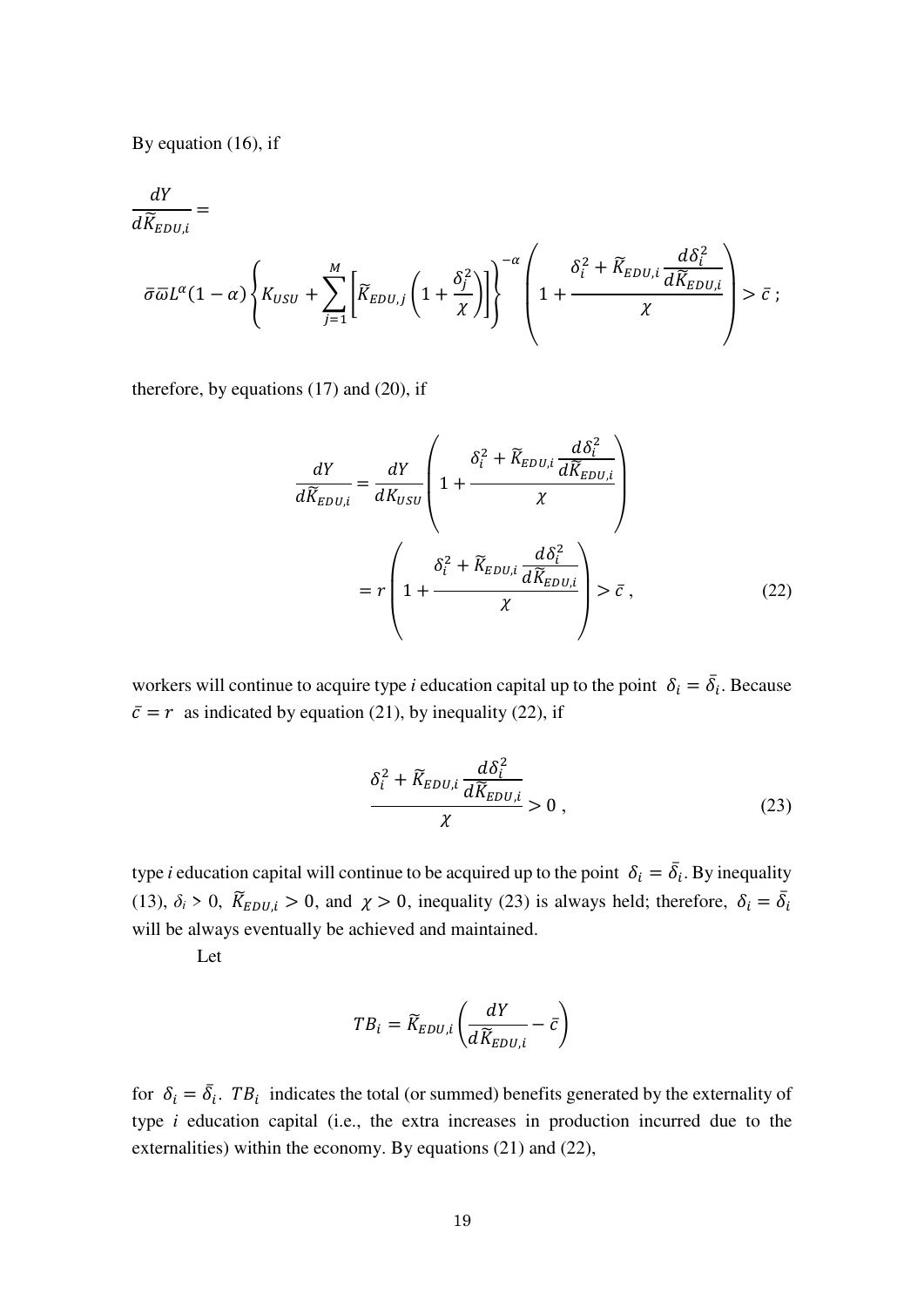$$
TB_i = \widetilde{K}_{EDU,i} \left( \frac{dY}{d\widetilde{K}_{EDU,i}} - \bar{c} \right) = r \widetilde{K}_{EDU,i} \frac{\delta_i^2 + \widetilde{K}_{EDU,i} \frac{d\delta_i^2}{d\widetilde{K}_{EDU,i}}}{\chi}.
$$

Here, suppose for simplicity that

$$
\widetilde{K}_{EDU,i} = \delta_i \overline{K}_{EDU} ,
$$

where  $\overline{K}_{EDU}$  is a constant and common for any *i*. Hence, because

$$
\widetilde{K}_{EDU,i} \frac{d\delta_i^2}{d\widetilde{K}_{EDU,i}} = \delta_i \overline{K}_{EDU} \frac{d\delta_i^2}{d(\delta_i \overline{K}_{EDU})} = 2\delta_i^2 ,\qquad (24)
$$

then

$$
TB_i = \frac{r\delta_i \overline{K}_{EDU}}{\chi} \bigg[ \delta_i^2 + \delta_i \overline{K}_{EDU} \frac{d\delta_i^2}{d(\delta_i \overline{K}_{EDU})} \bigg] = \frac{3r\delta_i^3}{\chi} \overline{K}_{EDU} . \tag{25}
$$

## **5.1.3** Benefits from externalities of education when  $\delta_i = 1$

Consider the case where  $\delta_i = 1$ . Let *i* in this case be *E*; therefore,  $\delta_E = 1$ . Type *E* education capital is, for example, education that is taught in elementary schools. Because  $\overline{\delta}_E = 1$ , any worker can acquire type *E* education capital if they want. By equations (16) and (24),

$$
\frac{dY}{d\widetilde{K}_{EDU,E}} = \bar{\sigma}\bar{\omega}L^{\alpha}(1-\alpha)\left\{K_{USU} + \sum_{j=1}^{M}\left[\widetilde{K}_{EDU,j}\left(1+\frac{\delta_j^2}{\chi}\right)\right]\right\}^{-\alpha}\left(1+\frac{3\delta_E^3}{\chi}\right).
$$

If  $\delta_E = \bar{\delta}_E = 1$ ,

$$
\frac{dY}{d\widetilde{K}_{EDU,E}} = \bar{\sigma}\bar{\omega}L^{\alpha}(1-\alpha)\left\{K_{USU} + \sum_{j=1}^{M}\left[\widetilde{K}_{EDU,j}\left(1+\frac{\delta_j^2}{\chi}\right)\right]\right\}^{-\alpha}\left(1+\frac{3}{\chi}\right)\,,
$$

and by equations (17) and (20),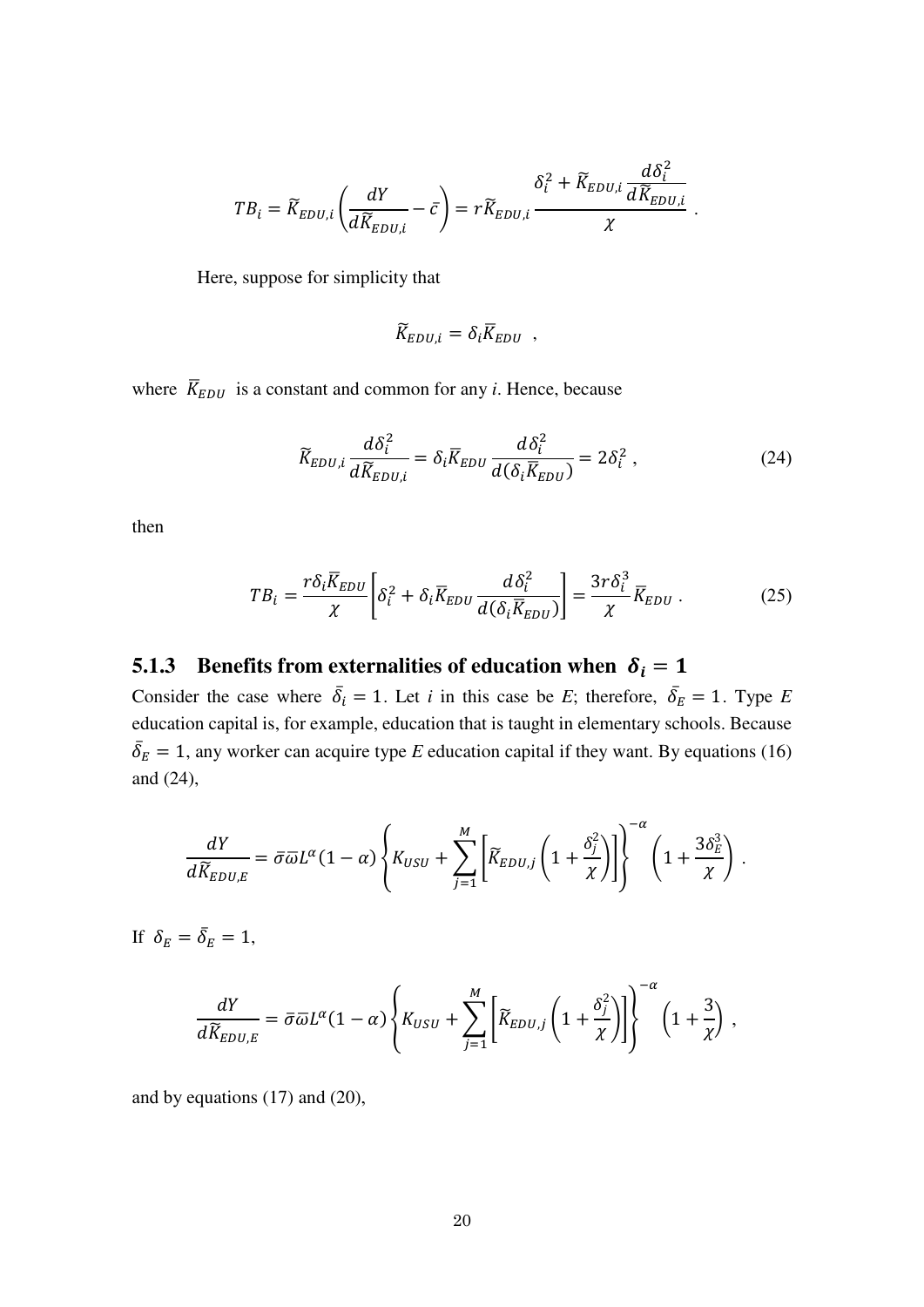$$
\frac{dY}{d\widetilde{K}_{EDU,E}} = \frac{dY}{dK_{USU}} \left( 1 + \frac{3}{\chi} \right)
$$

$$
= r \left( 1 + \frac{3}{\chi} \right) .
$$

Hence, the benefits  $\left(\frac{dY}{dY}\right)$  $\frac{d\vec{K}}{d\vec{K}_{EDU,E}}$  at  $\delta_E = \delta_E = 1$  exceed the costs  $(\vec{c})$ . That is, if

$$
\frac{dY}{d\widetilde{K}_{EDU,E}} = r\left(1 + \frac{3}{\chi}\right) > \bar{c} \ ,
$$

and therefore, because  $r = \bar{c}$ , if

$$
\frac{3}{\chi} > 0 \tag{26}
$$

then type *E* education capital will be demanded and acquired by all workers. Because  $\chi > 0$  and thereby inequality (26) is always satisfied, all workers will eventually acquire type *E* education capital; that is, the state  $\delta_E = \overline{\delta_E} = 1$  will be naturally realized. In addition, by equation (25),

$$
TB_E = \frac{3r}{\chi} \overline{K}_{EDU} , \qquad (27)
$$

and

$$
\frac{TB_E}{TB_i} = \frac{\frac{3r}{\chi} \overline{K}_{EDU}}{\frac{3r\delta_i^3}{\chi} \overline{K}_{EDU}} = \frac{1}{\delta_i^3}
$$

for any *i* with  $\delta_i$  < 1; therefore,

$$
\frac{TB_E}{TB_i} > 1.
$$

Particularly, if the value of  $\delta_i$  is far smaller than unity, the difference between  $TB_E$  and TB<sub>i</sub> will be very large because of the factor of  $\delta_i$  in TB<sub>i</sub>.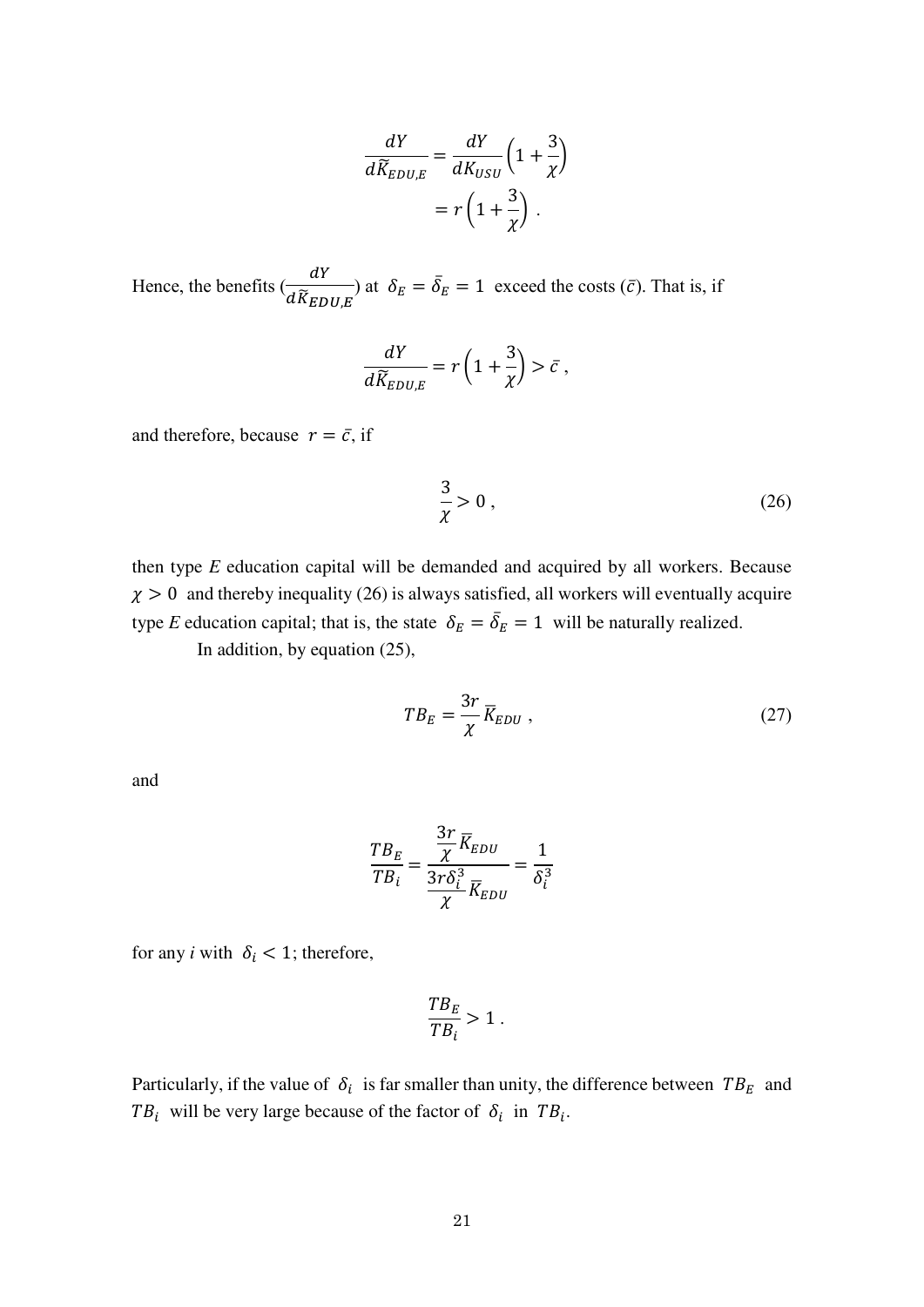### **5.1.4 Benefits from externalities of education when**  $\delta_i < 1$

#### **5.1.4.1 Decrease in benefits**

As shown in Section 5.1.3, the state  $\delta_E = \delta_E = 1$  will be naturally realized, which means, in theory, that all workers will attend elementary schools. However, some workers may not enter elementary schools because of poverty, borrowing constraints, or other reasons. Particularly, poverty with borrowing constraints may prevent some workers from attending school.

 Suppose that type *E* education capital is that taught at elementary school in a country and  $\overline{\delta}_E = 1$ , but elementary schools in the country are not compulsory. Therefore,  $1 - \eta_E (0 < 1 - \eta_E < \overline{\delta}_E = 1)$  of the workers do not attend elementary schools because of poverty with borrowing constraints. That is,  $\eta_E$  workers acquire type *E* education capital, but  $1 - \eta_E$  of them do not.

Let  $TB_{n,E}$  be  $TB_E$  in this case. Therefore, by equations (25) and (27),

$$
TB_{\eta,E} = \overline{K}_{EDU} \frac{3r}{\chi} \eta_E^3.
$$

Hence,

$$
TB_E - TB_{\eta,E} = \frac{3r}{\chi} \overline{K}_{EDU} - \frac{3r\eta_E^3}{\chi} \overline{K}_{EDU} = \overline{K}_{EDU} (1 - \eta_E^3) \frac{3r}{\chi} ,
$$

and because  $\eta_E < 1$ ,

$$
TB_E - TB_{\eta,E} > 0.
$$

That is,  $TB_{\eta,E}$  is smaller than  $TB_E$ .

In this case, the benefits per unit of education capital (units of  $TB_{\eta,E}$  for a unit of  $\widetilde{K}_{EDU,E} = \eta_E \overline{K}_{EDU}$ ) enjoyed by each of the  $\eta_E$  workers are

$$
\frac{TB_{\eta,E}}{\widetilde{K}_{EDU,E}} = \frac{TB_{\eta,E}}{\eta_E \overline{K}_{EDU}} = \frac{\overline{K}_{EDU} \frac{3r}{\chi} \eta_E^3}{\eta_E \overline{K}_{EDU}} = \frac{3r}{\chi} \eta_E^2 \,. \tag{28}
$$

For comparison, consider the case where  $\eta_E = 1$ . In this case, the benefits per unit of education capital enjoyed by each of the  $\eta_E$  workers are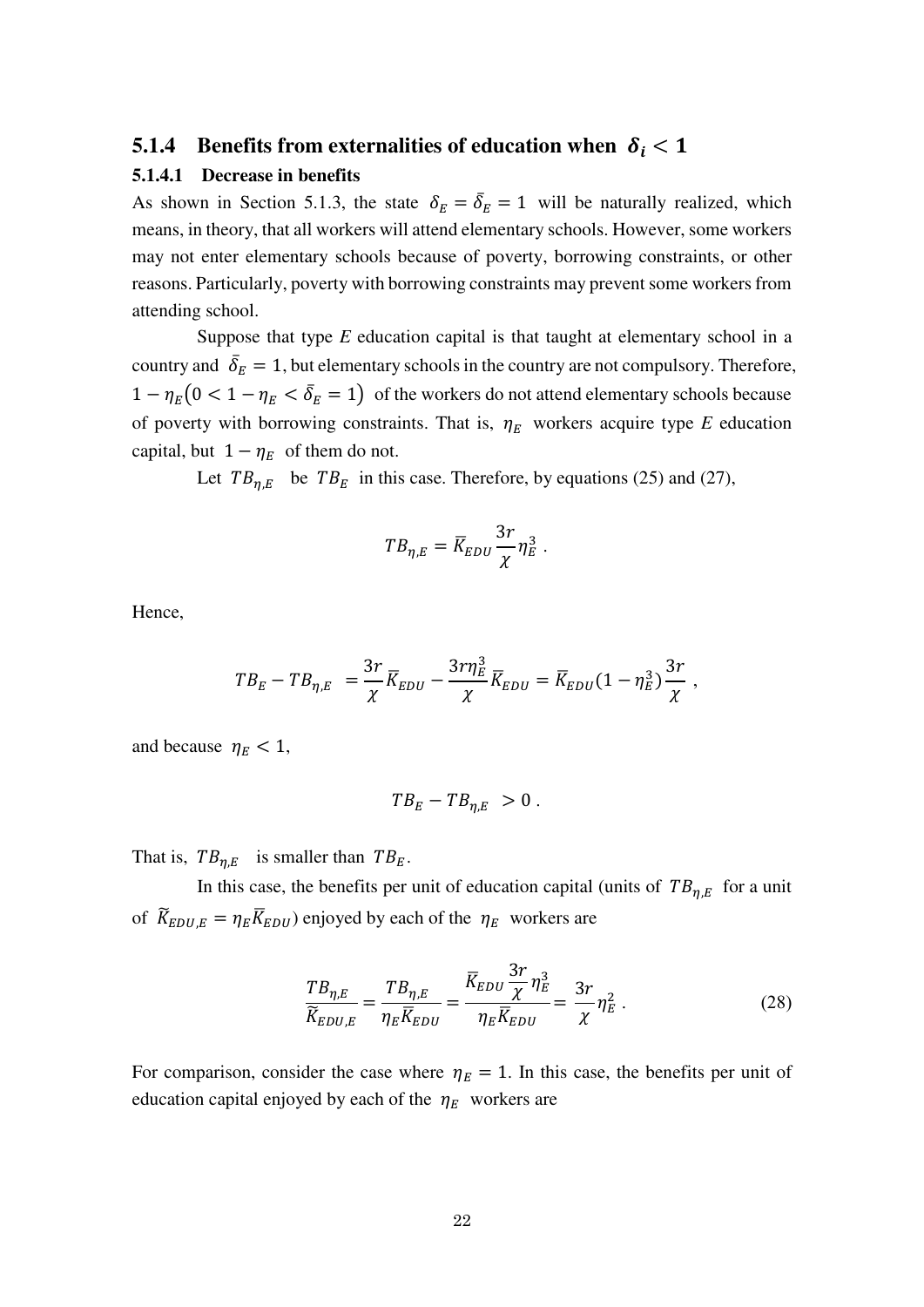$$
\frac{TB_{\eta,E}}{\widetilde{K}_{EDU,E}} = \frac{TB_{\eta,E}}{\eta_E \overline{K}_{EDU}} = \frac{TB_E}{\overline{K}_{EDU}} = \frac{3r}{\chi} \ . \tag{29}
$$

Equations (28) and (29) indicate that because of the existence of the  $1 - \eta_E$  workers, the benefits per unit of education capital enjoyed by each of the  $\eta_E$  workers are reduced by

$$
Rd_1 = \frac{3r}{\chi} (1 - \eta_E^2) \,. \tag{30}
$$

That is, the  $\eta_E$  workers who attend elementary schools cannot fully enjoy the benefits of externalities by  $Rd_1$  because of the existence of the  $1 - \eta_E$  workers who do not attend them.

#### **5.1.4.2 Condition for compulsory elementary education**

To fully enjoy the benefits of externalities, the  $\eta_F$  workers may choose to pay the schooling costs of the  $1 - \eta_E$  workers and make them attend elementary schools, e.g., compulsorily. As shown in Section 5.1.1 and by equation (21), the cost per unit of education capital ( $\bar{c} = r$ ) is constant regardless of  $\eta_E$ . Therefore, the burden for each  $\eta_E$ worker to pay the costs for the  $1 - \eta_E$  workers, each of whom acquires a unit of education capital, is

$$
Ac_1 = \frac{\bar{c}(1 - \eta_E)}{\eta_E} = \frac{r(1 - \eta_E)}{\eta_E} \ . \tag{31}
$$

Equation (31) means that the total (summed) costs for the  $1 - \eta_F$  workers are shared equally by all of the  $\eta_E$  workers.

If the benefits per unit of education capital enjoyed by each  $\eta_F$  worker exceed the burdens for each  $\eta_E$  worker to pay the costs of the  $1 - \eta_E$  workers (i.e., if  $Rd_1$ ) *Ac*<sub>1</sub>), the  $\eta_E$  workers may choose to support the  $1 - \eta_E$  workers by making them compulsorily attend elementary schools at the expense of the  $\eta_E$  workers. That is, by equations (30) and (31), if

$$
r\frac{3}{\chi}(1-\eta_E^2) > \frac{\bar{c}(1-\eta_E)}{\eta_E} ,
$$

and therefore, if

$$
\eta_E^2 + \eta_E - \frac{\chi}{3} > 0 \,, \tag{32}
$$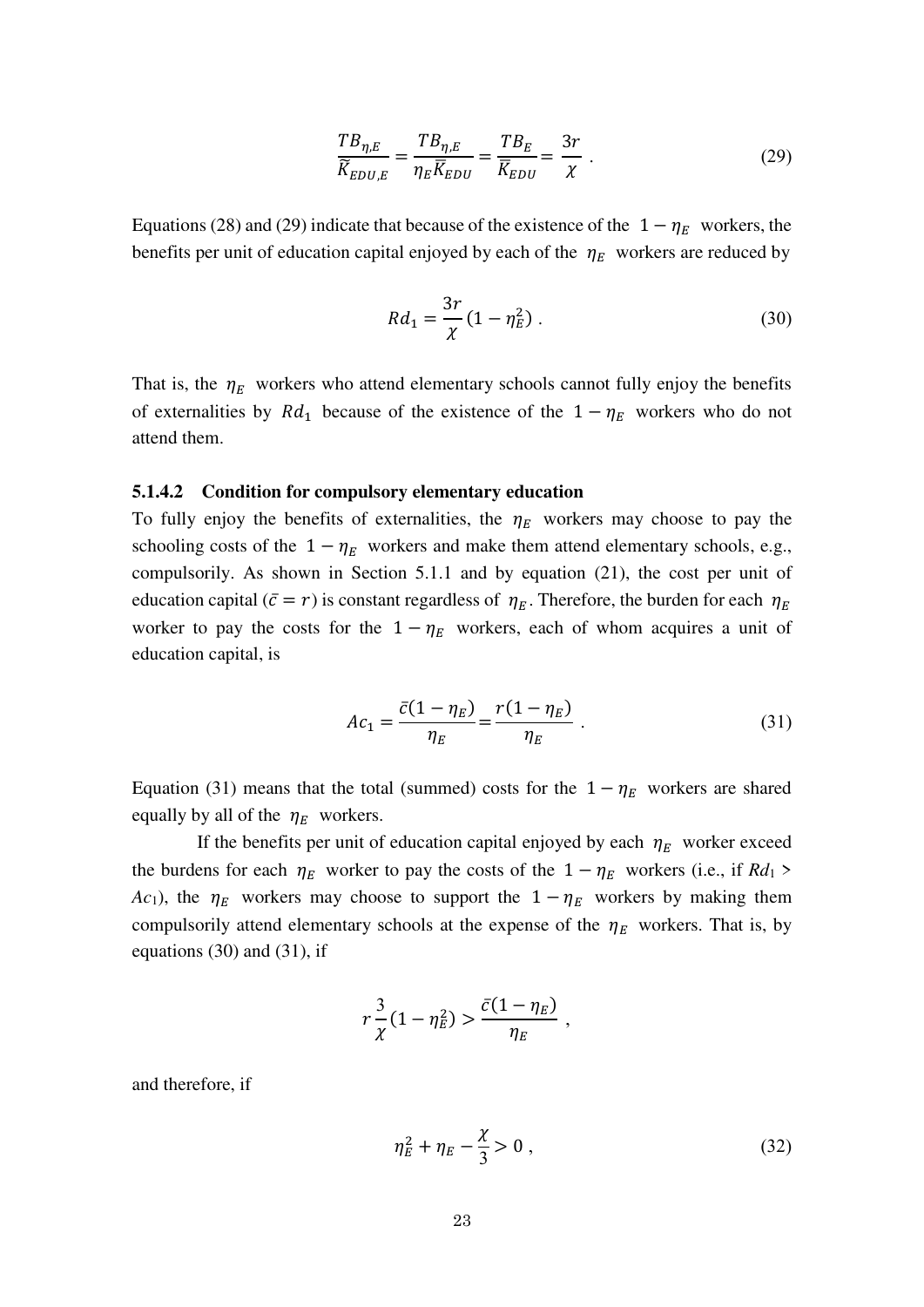then it may be better for them to pay the expense. Here, if

$$
1 \ge \eta_E > \frac{\sqrt{9 + 12\chi}}{6} - \frac{1}{2},
$$
\n(33)

inequality (32) is satisfied. For example, when  $\eta_E = 0.5$ , if

$$
\frac{25}{12} \ge \chi > 0 \tag{34}
$$

inequality (32) is always satisfied.

*χ* is a parameter in equation (8) that represents the strength of the education externality. As the value of  $\chi$  decreases, the strength of the externality increases. Therefore, inequalities (33) and (34) indicate that, if the strength of externality is sufficiently strong, the probability that the  $\eta_E$  workers choose to support the  $1 - \eta_E$ workers and as a result elementary schools become compulsory is high.

#### **5.1.4.3 Necessity of other reasons for compulsory elementary education**

Inequality (33) indicates that, if

$$
1 - \eta_E \ge \frac{3}{2} - \frac{\sqrt{9 + 12 \chi}}{6} \,,
$$

then inequality (32) is not satisfied. That is, if a sufficiently large number of workers initially do not attend elementary schools, the cost of compulsory education for the  $\eta_F$ workers exceeds their benefits. As a result,  $\eta_E$  workers may reject the idea of compulsory elementary school.

 In this case, another rationale for compulsory elementary school attendance is required. For example, a government may force its people to attend elementary schools to strengthen national security.

#### **5.1.5 Private or public schools?**

The costs of compulsory education are usually paid by taxpayers. This means that these costs are most often paid by high-income workers because of progressive income taxes. However, in many countries, public and private schools exist. Moreover, high-income workers more often attend private schools. These high-income workers therefore pay double costs—they pay the costs for public schools through taxes and they pay for tuition at private schools. Why do they choose to attend private schools?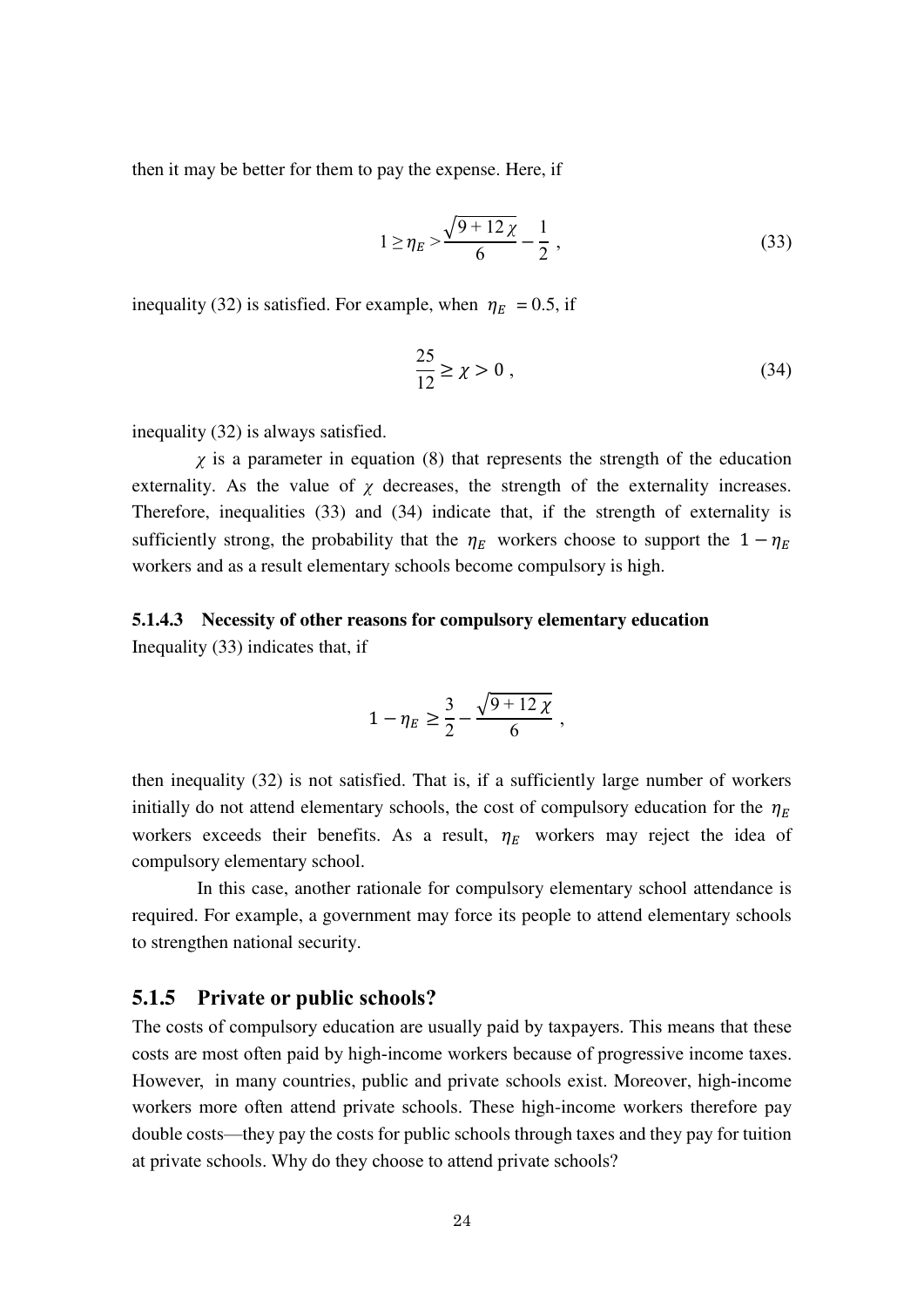One possibility is that schools provide not only education capital but also other items or experiences of value (e.g., friends, connections, tradition, status, and security), and different things are provided in different schools. Another possibility is that teachers' skills vary across schools. If a private school provides something of more value as compared with public schools or if its teachers' skills are higher than those of public school teachers, some workers may choose private schools.

 Generally, students in public elementary schools are not selected by the schools but are mechanically allocated by some pre-existing set of rules. Therefore, workers (children) with various backgrounds study at the same public school. On the other hand, private schools can select students, and these students may be far more homogeneous. Education in a homogeneous environment for selected students may provide additional benefits to the students.

### *5.2 Universities*

As indicated in Section 4.4, the contents of education at universities and graduate schools correspond to the twigs of the knowledge tree. Therefore, the value of  $\delta_i$  of the education capital acquired at universities and graduate schools will be very small. Equation (25) indicates that, if the value of  $\overline{\delta}_i$  is very small,  $TB_i$  is also very small.

 It is assumed that the costs to acquire education capital at universities and graduate schools are  $c_i = \bar{c}$  (> 0) for any *i*, and that equation (21) always holds.

## **5.2.1** Benefits from externalities of education in the case of a small  $\overline{\delta}_i$

Suppose that *N* among *M* types of education capital correspond to education at universities  $(0 \le N \le M)$ , and in addition, types 1, 2, 3, ..., N of education capital are types of education capital that correspond to education only obtained at universities ("university education capital"). It is also assumed for simplicity that each worker acquires only one type of university education capital. Hence,

$$
\sum_{j=1}^N \delta_j < 1.
$$

Let  $TB_{i,\overline{\delta}}$  be  $TB_i$  when  $\delta_i = \overline{\delta}_i$ . Hence, by equation (25),

$$
TB_{i,\overline{\delta}} = \frac{r\overline{\delta}_{i}\overline{K}_{EDU}}{\chi} \bigg[ \overline{\delta}_{i}^{2} + \overline{\delta}_{i}\overline{K}_{EDU} \frac{d\overline{\delta}_{i}^{2}}{d(\overline{\delta}_{i}\overline{K}_{EDU})} \bigg] = \overline{K}_{EDU} \frac{3r\overline{\delta}_{i}^{3}}{\chi} , \qquad (35)
$$

and thereby,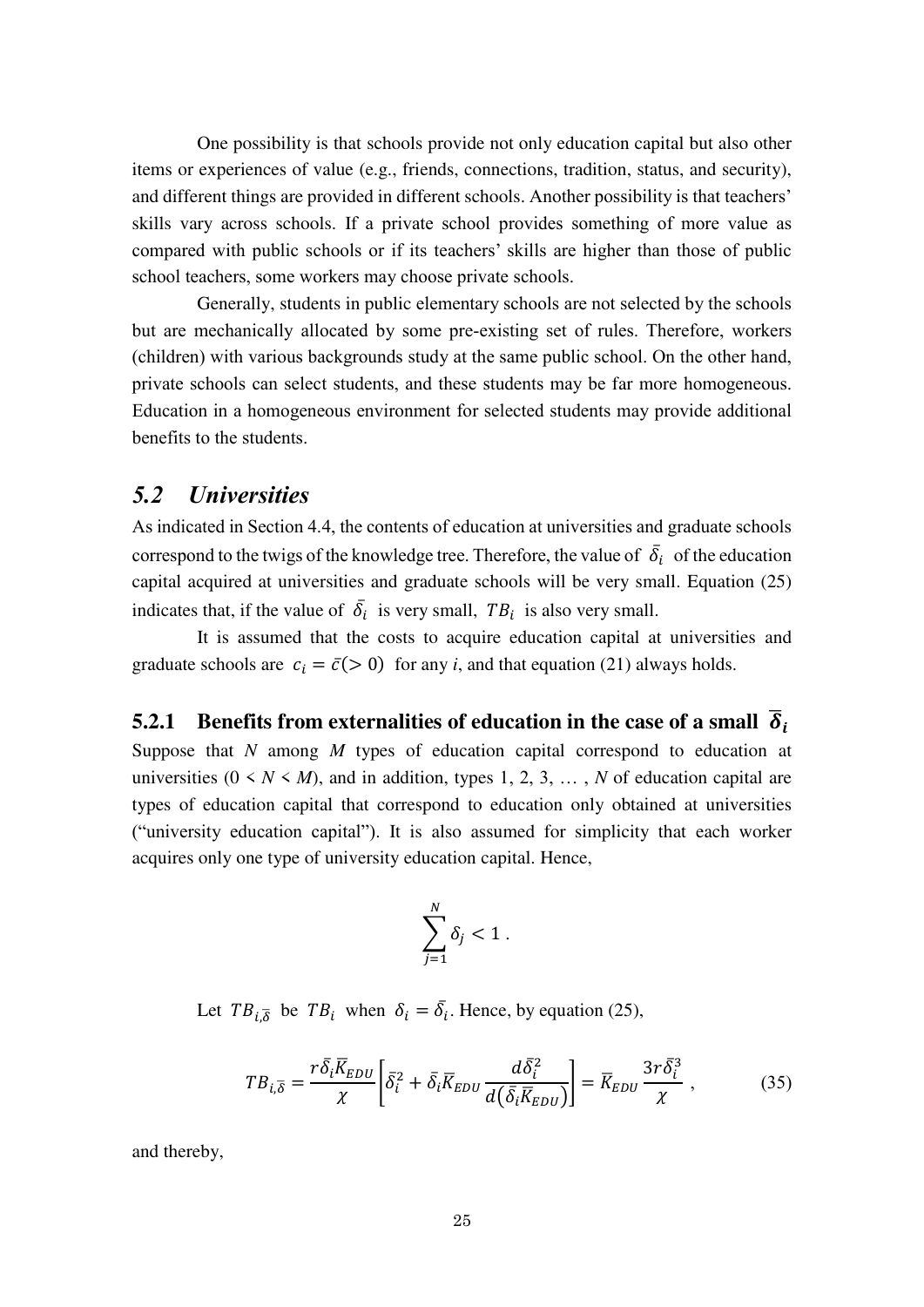$$
\frac{TB_{i,\overline{\delta}}}{TB_i} = \frac{\overline{K}_{EDU} \frac{3r\overline{\delta_i^3}}{\chi}}{\overline{K}_{EDU} \frac{3r\overline{\delta_i^3}}{\chi}} = \left(\frac{\overline{\delta_i}}{\delta_i}\right)^3.
$$

For any  $\delta_i < \overline{\delta_i} (\leq 1)$ , therefore,

$$
\frac{TB_{i,\overline{\delta}}}{TB_i} > 1.
$$

By equations 
$$
(25)
$$
 and  $(35)$ ,

$$
TB_{i,\overline{\delta}} - TB_i = \overline{K}_{EDU} \frac{3r\overline{\delta}_i^3}{\chi} - \overline{K}_{EDU} \frac{3r\delta_i^3}{\chi} = \overline{K}_{EDU} \frac{3r(\overline{\delta}_i^3 - \delta_i^3)}{\chi} > 0,
$$

and thereby,

$$
TB_i = TB_{i,\overline{\delta}} - \overline{K}_{EDU} \frac{3r(\overline{\delta}_i^3 - \delta_i^3)}{\chi}.
$$

Hence, the benefits per unit of education capital enjoyed by each of the  $\delta_i$  workers are

$$
\frac{TB_i}{\delta_i \overline{K}_{EDU}} = \frac{TB_{i,\overline{\delta}} - \overline{K}_{EDU} \frac{3r(\overline{\delta}_i^3 - \delta_i^3)}{\chi}}{\delta_i \overline{K}_{EDU}}
$$

$$
= \frac{TB_{i,\overline{\delta}}}{\delta_i \overline{K}_{EDU}} - \frac{3r(\overline{\delta}_i^3 - \delta_i^3)}{\delta_i \chi}.
$$
(36)

On the other hand, if  $\delta_i = \delta_i$ ,

$$
\frac{T B_{i,\overline{\delta}}}{\delta_i \overline{K}_{EDU}} = \frac{T B_{i,\overline{\delta}}}{\overline{\delta}_i \overline{K}_{EDU}} .
$$
\n(37)

Equations (36) and (37) indicate that, because of the existence of the  $\delta_i - \delta_i$  workers who do not acquire university education capital, the benefits per unit of education capital enjoyed by each of the  $\delta_i$  workers is reduced by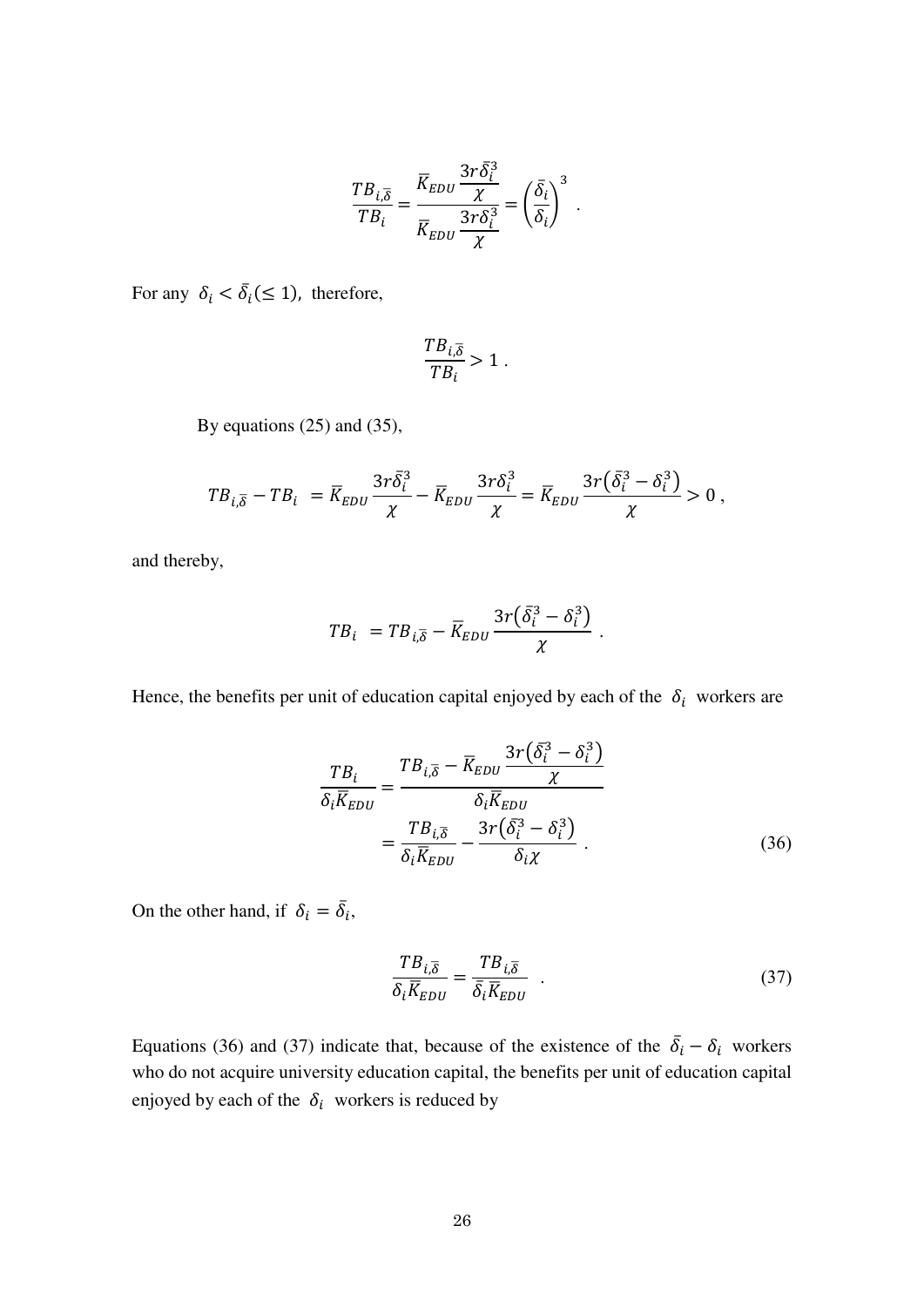$$
Rd_2 = \frac{3r(\bar{\delta}_i^3 - \delta_i^3)}{\delta_i \chi} \,. \tag{38}
$$

## **5.2.2**  $\delta_i$  workers support  $\overline{\delta}_i - \delta_i$  workers

If some workers cannot pay the costs and enter universities for some reason, particularly because of poverty with borrowing constraints, and thereby  $\overline{\delta}_i = \delta_i$  cannot be achieved, how should the  $\delta_i$  workers respond? If the benefits gained by achieving  $\delta_i = \delta_i$  are larger than the cost to achieve it by paying the costs for the  $\delta_i - \delta_i$  workers, the  $\delta_i$ workers may choose to pay the costs, even if they have to pay the costs for both themselves and the other workers.

If the  $\delta_i$  workers pay the costs for the  $\overline{\delta}_i - \delta_i$  workers, the burden for each  $\delta_i$ worker is

$$
Ac_2 = \frac{\bar{c}(\bar{\delta}_i - \delta_i)}{\delta_i} \ . \tag{39}
$$

Equation (39) means that the total (summed) costs for the  $\delta_i - \delta_i$  workers (i.e.,  $\bar{c}(\bar{\delta}_i - \delta_i)$  are shared equally by all of the  $\delta_i$  workers. Therefore, if  $Rd_2 > Ac_2$ , the  $\delta_i$ workers may choose to pay the costs for the  $\delta_i - \delta_i$  workers. That is, by equations (38) and (39), if

$$
\frac{3r(\bar{\delta}_i^3-\delta_i^3)}{\delta_i \chi} > \bar{c} \frac{\bar{\delta}_i-\delta_i}{\delta_i} ,
$$

and thereby if

$$
3(\bar{\delta}_i^2 + \bar{\delta}_i \delta_i + \delta_i^2) > \chi \tag{40}
$$

then the  $\delta_i$  workers may choose this option.

Inequality (40) indicates that as the value of  $\delta_i$  increases (i.e., as a larger number of workers already have acquired type *i* education capital), the probability that the  $\delta_i$  workers support the  $\delta_i - \delta_i$  workers increases. In addition, as the value of  $\chi$ decreases (i.e., the strength of externality is stronger), the probability increases.

## **5.2.3** All  $\delta_i$  workers support all  $\overline{\delta}_i - \delta_i$  workers

Next, consider the case that all  $\delta_i$  workers (i.e., the sum of all  $\delta_i$  workers for all  $i(\leq N)$ ) in a country collectively pay the costs for all  $\delta_i - \delta_i$  workers (i.e., the sum of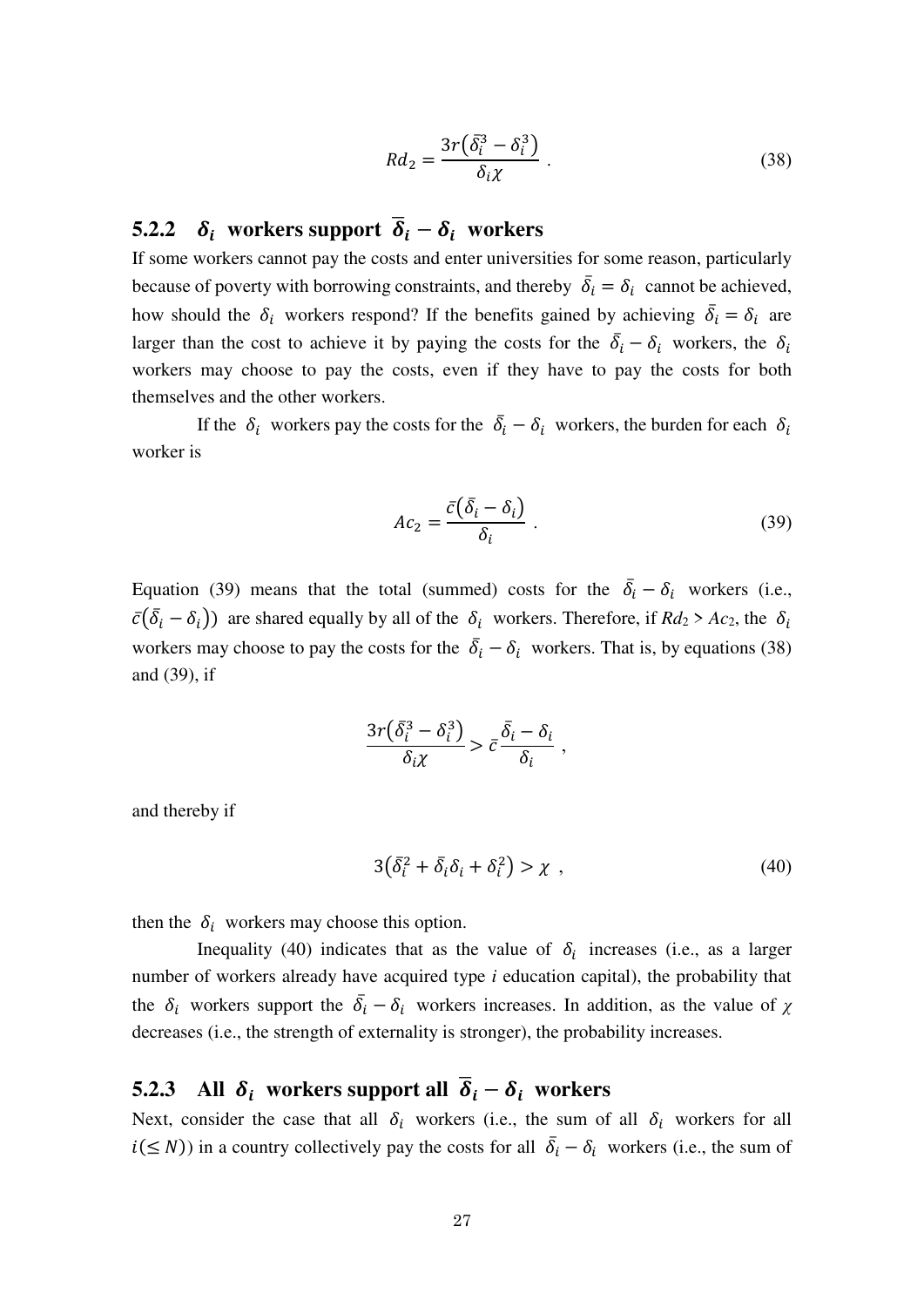the  $\overline{\delta}_i - \delta_i$  workers for all  $i(\leq N)$  in the country.

In this case, by equation (38), because of the existence of  $\delta_i - \delta_i$  workers, the benefits per unit of education capital enjoyed by each  $\delta_i$  worker are reduced on average by

$$
Rd_3 = \frac{\sum_{j=1}^{N} \left[ \left( \bar{\delta}_j^3 - \delta_j^3 \right) \frac{3r}{\delta_j \chi} \right]}{N} \tag{41}
$$

The term "on average" is added because the values of  $\delta_i$  and  $\overline{\delta}_i$  vary among the types of education capital. In addition, the per capita burdens for all  $\delta_i$  workers are

$$
Ac_3 = \frac{\bar{c}\sum_{j=1}^{N}(\bar{\delta}_j - \delta_j)}{\sum_{j=1}^{N}\delta_j}.
$$
\n(42)

Equation (42) means that the total (summed) costs for all  $\delta_i - \delta_i$  workers (i.e.,  $\bar{c} \sum_{j=1}^{N} (\bar{\delta}_i - \delta_i)$  are shared equally by all  $\delta_i$  workers (i.e.,  $\sum_{j=1}^{N} \delta_j$ ). Therefore, if  $Rd_3$  $> Ac_3$ , many  $\delta_i$  workers may choose to support all of the  $\delta_i - \delta_i$  workers; that is, by equations  $(41)$  and  $(42)$ , if

$$
\frac{\sum_{j=1}^{N} \left[ \left( \bar{\delta}_j^3 - \delta_j^3 \right) \frac{3}{\delta_j \chi} \right]}{N} - \frac{\sum_{j=1}^{N} \left( \bar{\delta}_j - \delta_j \right)}{\sum_{j=1}^{N} \delta_j} > 0,
$$

then the  $\delta_i$  workers may make this choice.

Here, suppose for simplicity that  $\delta_i = \psi \overline{\delta}_i$  and  $\overline{\delta}_i = \overline{\delta}$  for any  $i (\leq N)$  where  $\overline{\delta}$  and  $\psi$  are constants, and  $0 < \psi < 1$  and  $1 > \overline{\delta} > 0$ . That is, the value of  $\delta_i$  is identical for any type  $i \leq N$ ). Hence, if

$$
3(1 + \psi + \psi^2)\bar{\delta}^2 > \chi \,, \tag{43}
$$

then many  $\delta_i$  workers may choose to support all of the  $\delta_i - \delta_i$  workers.

Inequality (43) indicates that if  $\psi$  is sufficiently high (i.e., if enough workers have already acquired university education capital), the probability that all of the  $\delta_i$ workers will support all of the  $\delta_i - \delta_i$  workers may be high. In addition, equality (43) also indicates that, as the value of  $\bar{\delta}$  increases and as the value of  $\chi$  decreases (i.e., the strength of the externality increases), this probability increases.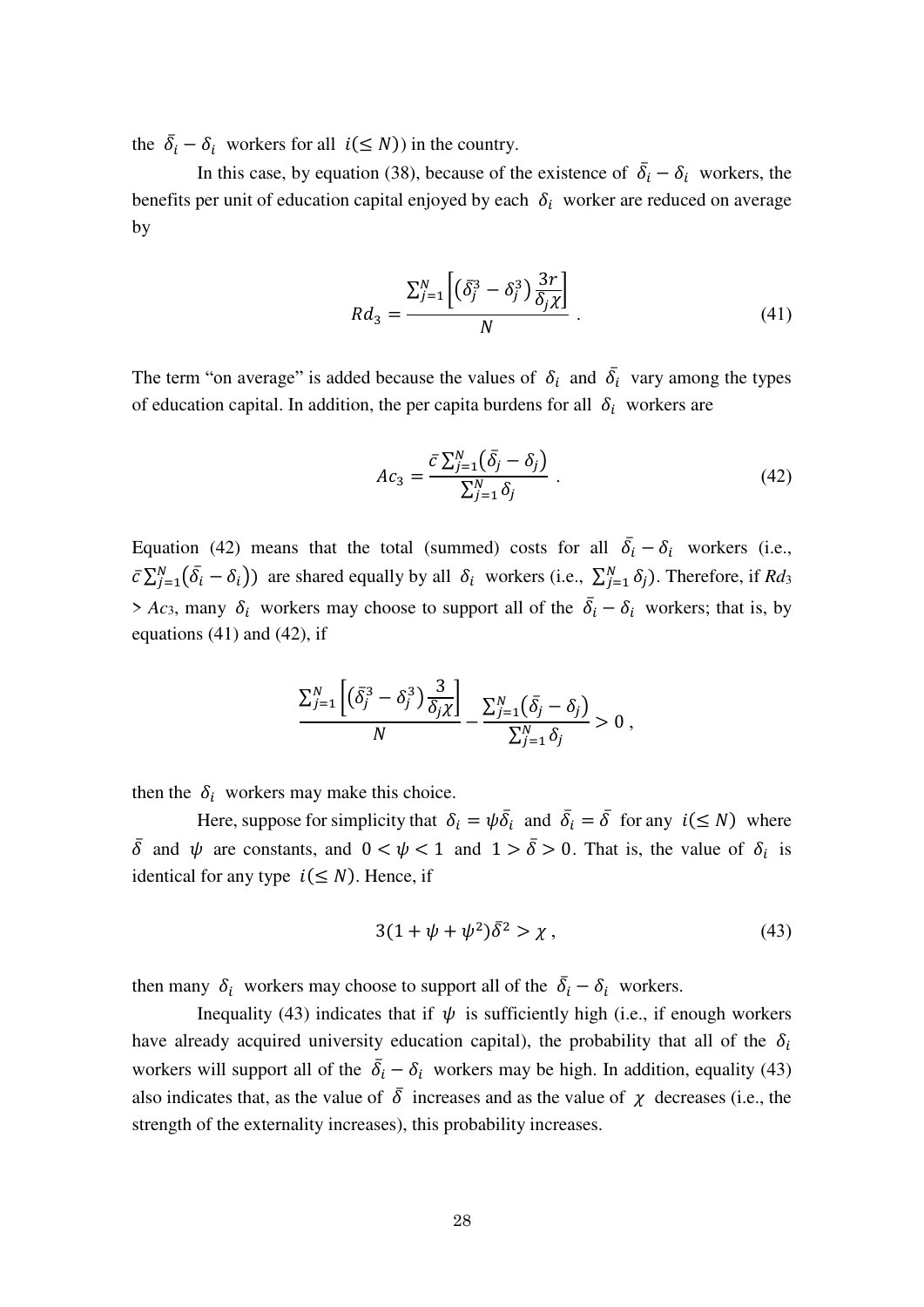#### **5.2.4 Only high-income workers are burdened**

If university education is subsidized by the government, the subsidies are paid by taxpayers, particularly by high-income workers because of progressive income taxes. I now examine the case where only high-income workers pay the costs for all  $\delta_i - \delta_i$ workers. It is assumed for simplicity that

$$
\sum_{j=1}^N \bar{\delta_j} = 1 \ ;
$$

that is, any worker can acquire any type of university education capital, but they may only acquire one type. Therefore,  $\sum_{j=1}^{N} \overline{\delta}_j = 1$  means that the quantity of all workers in the country is unity, and they are uniformly distributed over a unit line segment [0, 1].

Let  $\rho(0 < \rho < 1)$  be the ratio of high-income workers to all workers in a country. Because the quantity of all workers is unity (i.e.,  $\sum_{j=1}^{N} \delta_j = 1$ ),  $\rho$  indicates not only the ratio but the quantity of high-income workers. In this case, by equation (42), the per capita burden for the  $\rho$  high-income workers is

$$
Ac_5 = \frac{\bar{c}\sum_{j=1}^N(\bar{\delta}_j - \delta_j)}{\rho\sum_{j=1}^N\bar{\delta}_j} = \frac{\bar{c}\sum_{j=1}^N(\bar{\delta}_j - \delta_j)}{\rho}
$$
(44)

because  $\sum_{j=1}^{N} \overline{\delta_j} = 1$  indicates the quantity of all workers. Hence, if  $Rd_3 > Ac_5$ , most high-income workers may choose to support all  $\delta_i - \delta_i$  workers; that is, by equations (41) and (44), if

$$
\frac{\sum_{j=1}^{N} \left[ \left( \bar{\delta}_j^3 - \delta_j^3 \right) \frac{3}{\delta_j \chi} \right]}{N} - \frac{\sum_{j=1}^{N} \left( \bar{\delta}_j - \delta_j \right)}{\rho} > 0 , \qquad (45)
$$

and thereby, if

$$
\rho 3(1+\psi+\psi^2)\bar{\delta}^2 > \chi \,, \tag{46}
$$

then most high-income workers may make that choice. Inequalities (43) and (46) indicate that the hurdle to support all  $\overline{\delta}_i - \delta_i$  workers is higher in this case than it is in the case that all  $\delta_i$  workers support  $\delta_i - \delta_i$  workers because  $0 < \rho < 1$ .

In this case, although all low-income  $\delta_i$  workers can receive support from the high-income ( $\rho$ ) workers, some  $\rho$  workers who belong to the  $\delta_i - \delta_i$  workers also can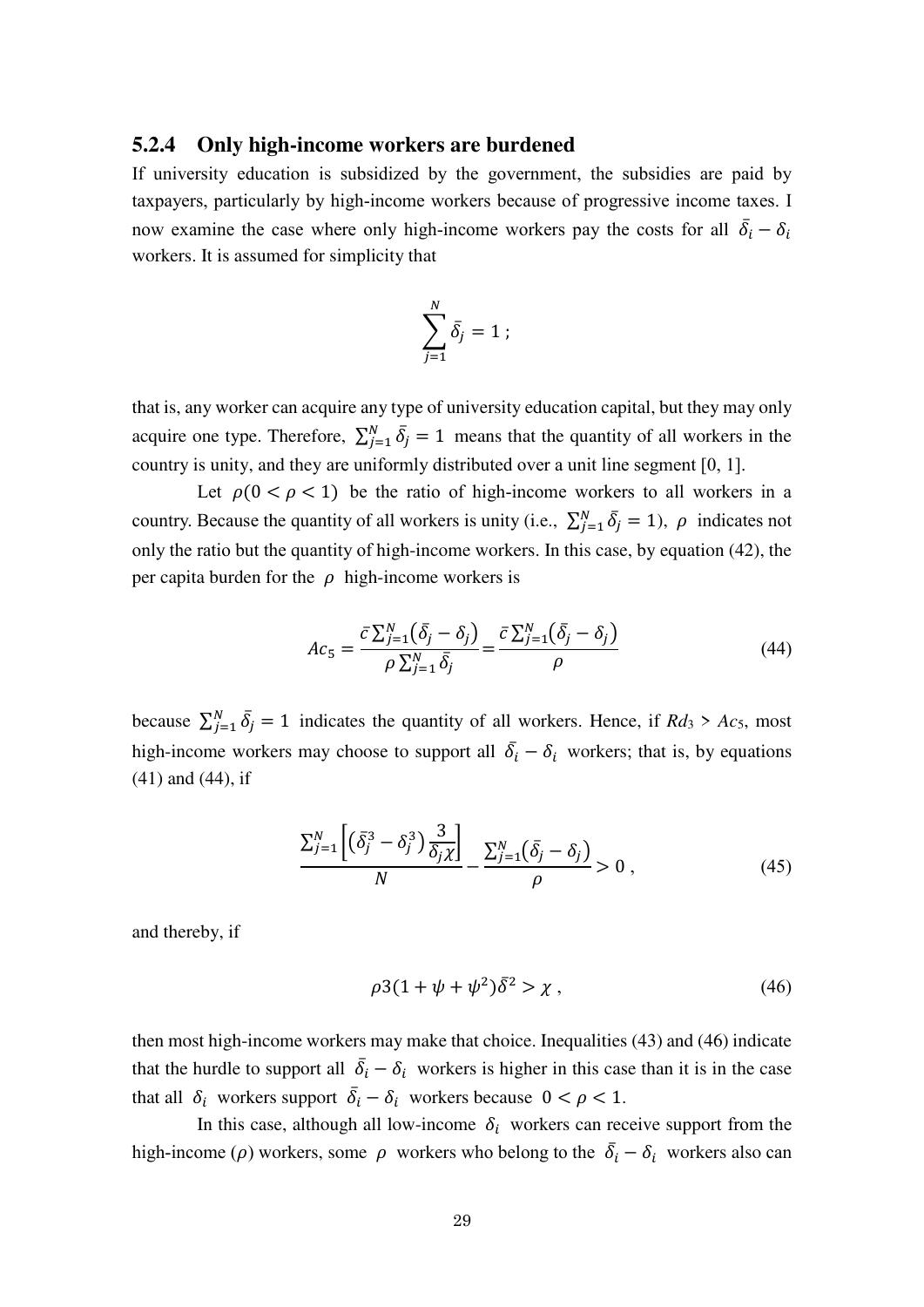receive the support from other  $\rho$  workers, even if they are high-income workers. In this sense, some people may feel a sense of injustice or unfairness. Therefore, inequality (46) will not be the only determining factor as to whether this kind of scheme is accepted by people in a country.

### **5.2.5** Only low-income  $\delta_i - \delta_i$  workers are supported by high**income workers**

A more realistic scheme will be one in which only high-income  $(\rho)$  workers are burdened and only low-income  $\delta_i - \delta_i$  workers are supported. Scholarships for low-income workers are one possible type of support scheme. In this case, however, the motivation for  $\rho$  workers to accept this scheme may not be its economic benefits; rather, it may be because of their generosity or spirit of social service.

Suppose for simplicity that  $\tau_i(\delta_i - \delta_i)$  in  $\delta_i - \delta_i$  workers are low-income workers (the  $\tau_i(\overline{\delta}_i - \delta_i)$  workers) where  $0 < \tau_i < 1$ . In addition, let

$$
\delta_{\tau,i} = \tau_i(\bar{\delta}_i - \delta_i) + \delta_i ;
$$

thereby,

$$
\delta_{\tau,i} < \bar{\delta}_i \,,\tag{47}
$$

and

$$
\delta_{\tau,i} = \tau_i \bar{\delta}_i + (1 - \tau_i) \delta_i > \delta_i.
$$

 $\delta_{\tau,i}$  is the  $\delta_i$  increased by the support from  $\rho$  workers. As inequality (47) indicates,  $\delta_{\tau,i}$  never increases up to  $\overline{\delta}_i$ .

In this case, per capita burdens for the *ρ* high-income workers are

$$
Ac_6 = \frac{\bar{c}\sum_{j=1}^N \tau_j(\bar{\delta}_j - \delta_j)}{\rho \sum_{j=1}^N \bar{\delta}_j} = \frac{\bar{c}\sum_{j=1}^N \tau_j(\bar{\delta}_j - \delta_j)}{\rho} \ . \tag{48}
$$

On the other hand, benefits per unit of education capital enjoyed by each  $\delta_i$  worker are reduced owing to the existence of the  $\tau_i(\delta_i - \delta_i)$  workers (or equivalently, they are increased if they support all  $\tau_i(\overline{\delta_i}-\delta_i)$  workers) not by  $Rd_3$  but by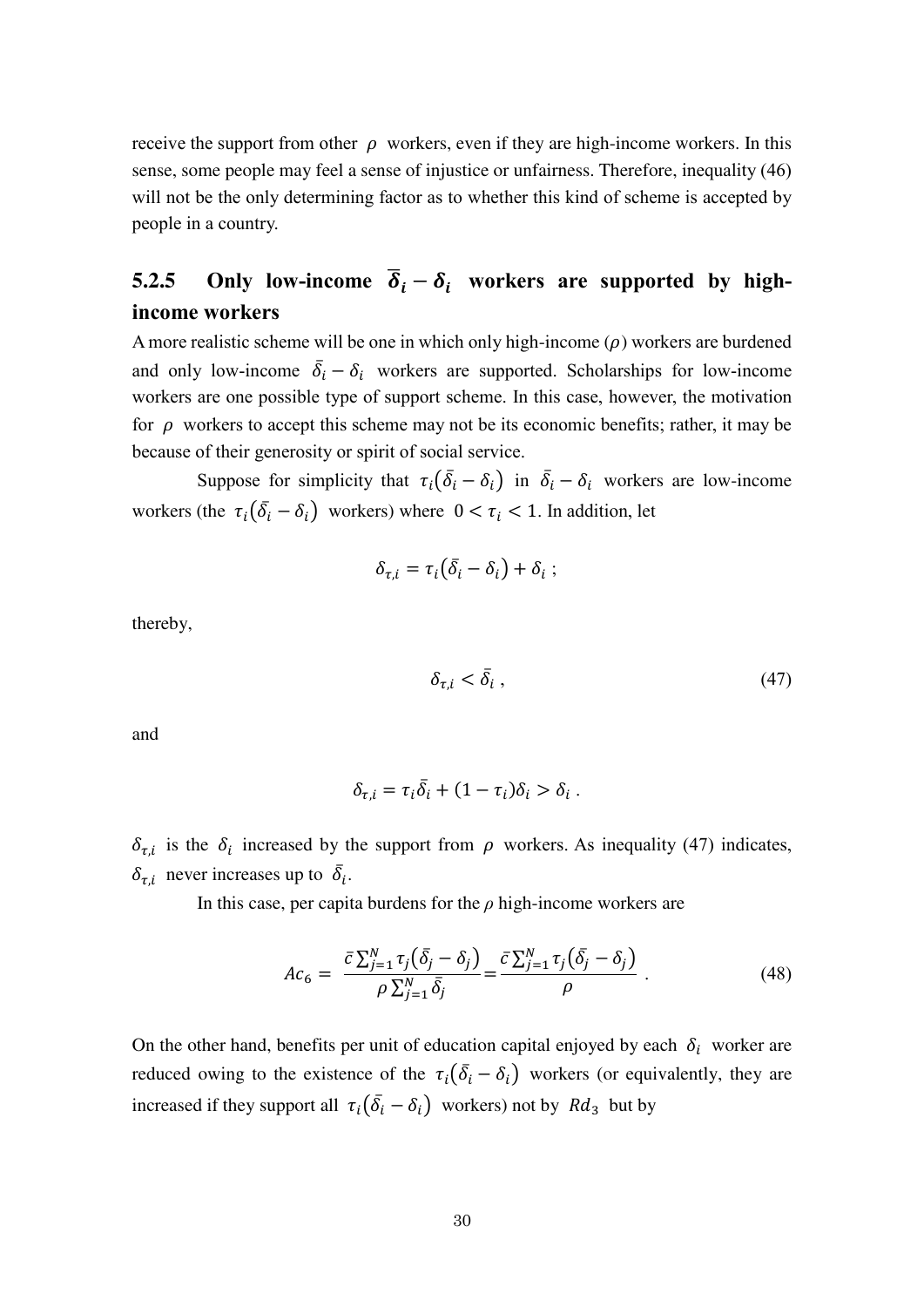$$
Rd_4 = Rd_3 - \frac{\sum_{j=1}^{N} \left\{ \bar{\delta}_j^3 - \left[ \tau_j \bar{\delta}_j + (1 - \tau_j) \delta_j \right]^3 \right\} \frac{3r}{\delta_j \chi}}{N}
$$
  
= 
$$
\left\{ \sum_{j=1}^{N} \frac{\left[ \tau_j \bar{\delta}_j + (1 - \tau_j) \delta_j \right]^3}{\delta_j} - \sum_{j=1}^{N} \delta_j^2 \right\} \frac{3r}{N \chi} .
$$
 (49)

In equation (49), the term

$$
\frac{\sum_{j=1}^{N} \langle \left\{ \bar{\delta}_{j}^{3} - \left[ \tau_{j} \bar{\delta}_{j} + (1 - \tau_{j}) \delta_{j} \right]^{3} \right\} \frac{3r}{\delta_{j} \chi}}{N}
$$

is the reduced benefits owing to the existence of the  $\delta_i - \delta_{\tau,i}$  workers. Because

$$
\begin{aligned} \bar{\delta}_i - \delta_i &= (1 - \tau_i) \big( \bar{\delta}_i - \delta_i \big) + \tau_i \big( \bar{\delta}_i - \delta_i \big) \\ &= \bar{\delta}_i - \delta_{\tau,i} + \tau_i \big( \bar{\delta}_i - \delta_i \big) \,, \end{aligned}
$$

and thereby,

$$
\tau_i(\bar{\delta}_i-\delta_i)=(\bar{\delta}_i-\delta_i)-(\bar{\delta}_i-\delta_{\tau,i}),
$$

 $Rd_4$  indicates only a part of the reduced benefits resulting from all  $\delta_i - \delta_i$  workers, that is, the part resulting from  $\tau_i(\overline{\delta_i} - \delta_i)$  workers.

If  $Rd_4 > Ac_6$ ,  $\rho$  workers may choose to support  $\tau_i(\delta_i - \delta_i)$  workers. That is, by equations (48) and (49), if

$$
\left\{\sum_{j=1}^{N}\frac{\left[\tau_{j}\bar{\delta}_{j}+\left(1-\tau_{j}\right)\delta_{j}\right]^{3}}{\delta_{j}}-\sum_{j=1}^{N}\delta_{j}^{2}\right\}\frac{3r}{N\chi}-\frac{\bar{c}\sum_{j=1}^{N}\tau_{j}\left(\bar{\delta}_{j}-\delta_{j}\right)}{\rho}>0\,,\qquad(50)
$$

then they may make that choice. Suppose for simplicity that  $\tau_i = \bar{\tau}$  for any  $i (\le N)$ , where  $\bar{\tau}$  is a constant and  $0 < \bar{\tau} < 1$ . Hence, by inequality (50), if

$$
\left\{\sum_{j=1}^N\frac{\left[\bar{\tau}\bar{\delta}+(1-\bar{\tau})\psi\bar{\delta}\right]^3}{\psi\bar{\delta}}-\sum_{j=1}^N\psi^2\bar{\delta}^2\right\}\frac{3}{N\chi}-\frac{\sum_{j=1}^N\bar{\tau}(\bar{\delta}-\psi\bar{\delta})}{\rho\sum_{j=1}^N\psi\bar{\delta}}>0,
$$

and thereby if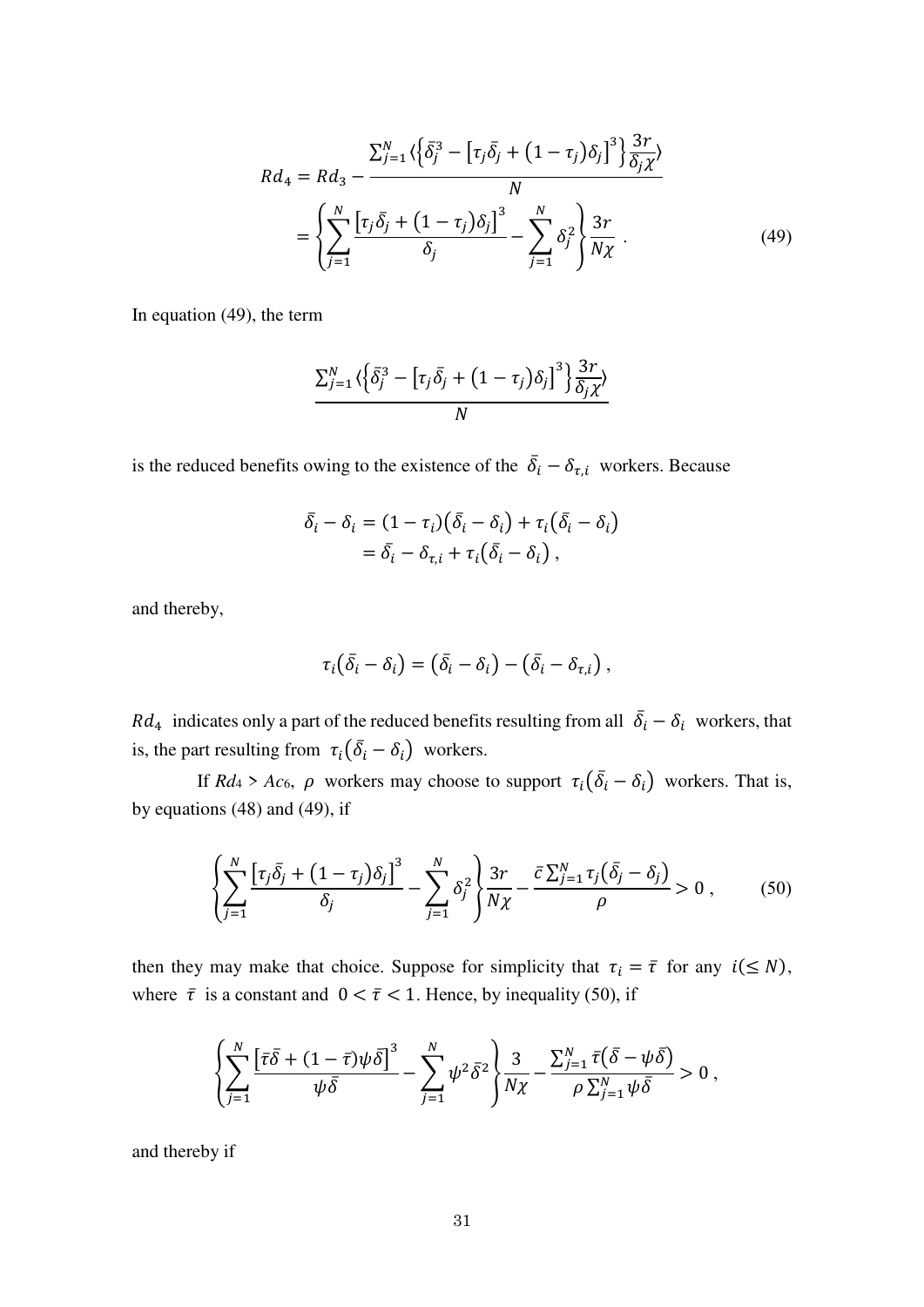$$
3\rho \frac{\left[\bar{\tau}\bar{\delta} + (1-\bar{\tau})\psi\bar{\delta}\right]^3 - \psi^3 \bar{\delta}^3}{\bar{\tau}(1-\psi)\bar{\delta}} > \chi \,,\tag{51}
$$

they may choose to support the  $\tau_i(\overline{\delta_i}-\delta_i)$  workers. In any case, however, a comparison between inequalities (45) and (50) or (51) indicates that it is unclear whether the hurdle in this case is lower than that of the case in Section 5.2.5.

However, in this case, even if

$$
\left\{\sum_{j=1}^N\frac{\left[\tau_j\bar{\delta_j}+\left(1-\tau_j\right)\delta_j\right]^3}{\delta_j}-\sum_{j=1}^N\frac{\delta_j^3}{\delta_j}\right\}\frac{3}{N\chi}-\frac{\sum_{j=1}^N\tau_j(\bar{\delta_j}-\delta_j)}{\rho} < 0,
$$

or if

$$
3\rho \frac{\left[\bar{\tau }\bar{\delta }+(1-\bar{\tau })\psi \bar{\delta }\right]^{3}-\psi ^{3}\bar{\delta }^{3}}{\bar{\tau }(1-\psi )\bar{\delta }}<\chi \; ,
$$

 $\rho$  workers may choose to support the  $\tau_i(\overline{\delta}_i - \delta_i)$  workers as long as

$$
S + \left\{\sum_{j=1}^{N} \frac{\left[\tau_j \bar{\delta_j} + (1 - \tau_j) \delta_j\right]^3}{\delta_j} - \sum_{j=1}^{N} \frac{\delta_j^3}{\delta_j} \right\} \frac{3}{N\chi} - \frac{\sum_{j=1}^{N} \tau_j (\bar{\delta_j} - \delta_j)}{\rho} > 0
$$

is satisfied for  $S > 0$ . *S* represents the degree of generosity or intention to improve social equity and may represent, for example, donations from high-income people. Clearly, as *S* increases, this scheme will be more strongly supported by  $\rho$  workers.

## **CONCLUDING REMARKS**

The reason why education shows positive externalities is usually explained based on the concept of human capital. However, this concept is very elastic, and it is still unclear how human capital generates externalities. More broadly, the mechanism behind education externalities has not necessarily been sufficiently explained theoretically.

 In this paper, I examined the mechanism of education externalities from a different point of view by introducing the concept of education capital based on an alternative production function presented by Harashima (2009, 2017) and the assumptions behind this production function. Education capital and human capital are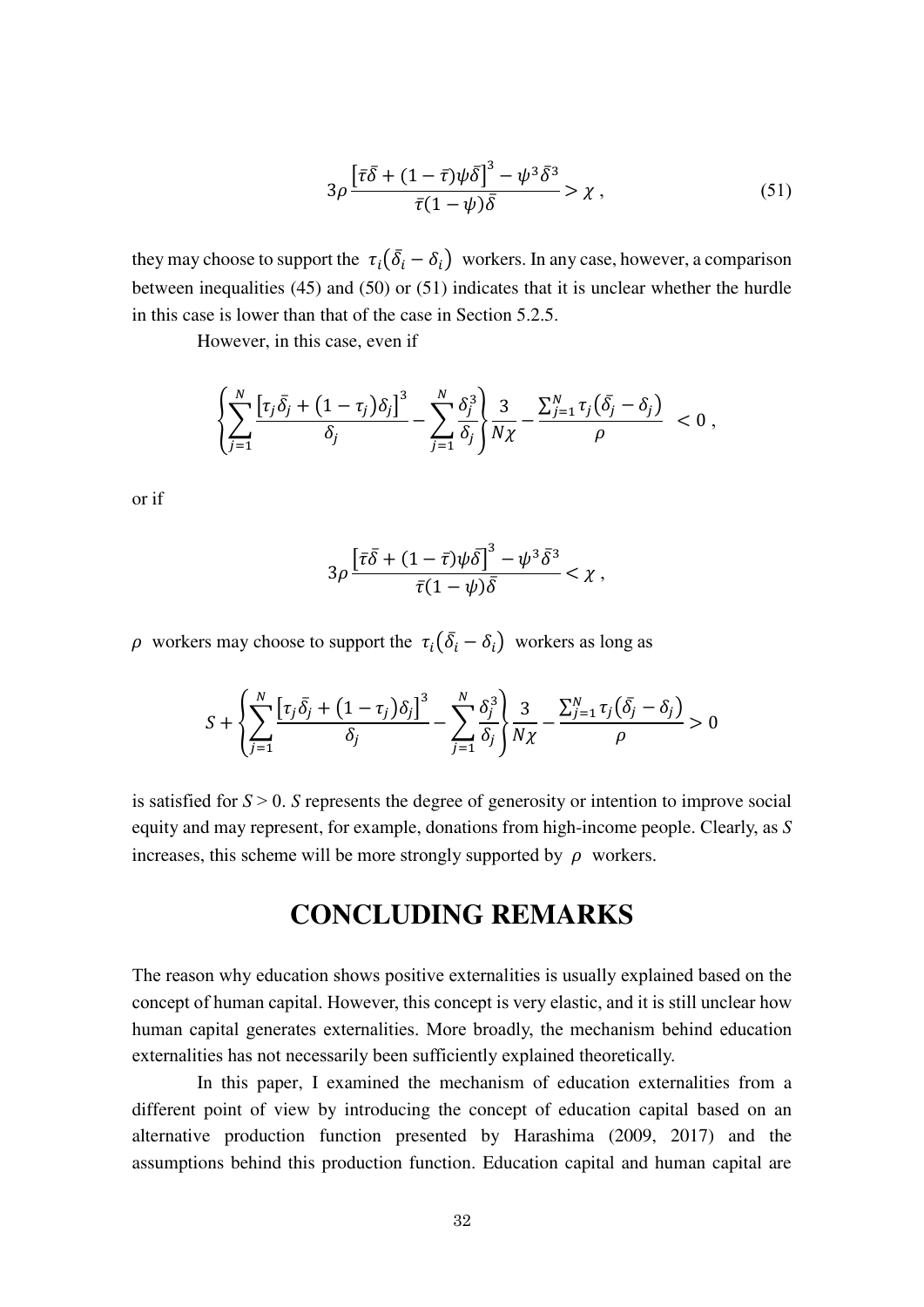different in that education capital works in the same manner as the other kinds of capital (e.g., physical capital), but human capital does not. In addition, although it is generally thought that human capital can increase constantly and indefinitely and the effects of externalities can increase infinitely, the effects of externalities generated by education capital have an upper bound. Therefore, although human capital can be a driving force of indefinite endogenous growth, education capital cannot.

 I showed that education does not improve labor productivities. Rather, it accumulates what I call education capital. Education capital has the unique nature that, if workers who possess the same type of education capital transact business with each other, their performances equally increase. Based on this nature, I constructed a model of externalities in education capital and showed how education externalities are generated by education capital. Because of the division of labor, education capital cannot be accumulated infinitely (i.e., the effects of have an upper bound). Hence, education capital cannot be a driving force of indefinite endogenous economic growth.

 The uncovered mechanism of education externalities in this paper can provide many valuable insights for educational institutions and policies. I showed that elementary schools should basically be compulsory, as it is in many countries. Whether education (not research) in universities should be subsidized by governments, however, will vary across countries and conditions and may depend on the degree of generosity of highincome people.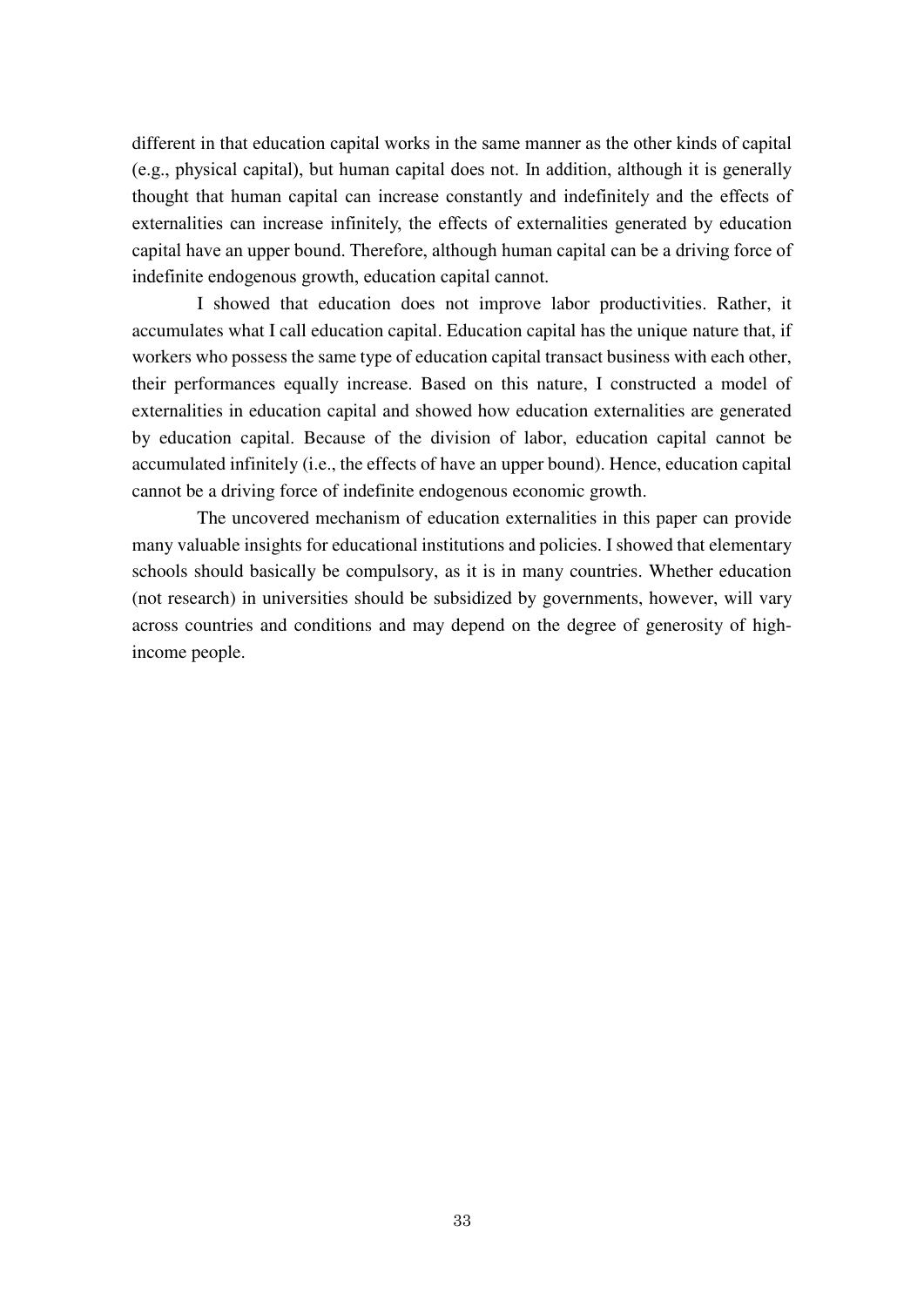## **References**

- Acemoglu, Daron (1998) "Why Do New Technologies Complement Skills? Directed Technical Change and Wage Inequality," *The Quarterly Journal of Economics*, Vol. 113, No. 4, pp. 1055-1089.
- Acemoglu, Daron and Joshua Angrist (2000) "How Large Are Human-Capital Externalities? Evidence from Compulsory Schooling Laws," *NBER Macroeconomics Annual*, Vol. 15, pp. 9-59.
- Aghion, Philippe and Peter W. Howitt (1998) *Endogenous Growth Theory*, Cambridge, MA, MIT Press.
- Alchian, Armen A. (1963) "Reliability of Progress Curves in Airframe Production," *Econometrica*, Vol. 31, No. 4, pp. 679–693.
- Altonji, Joseph G. and David Card (1991) "The Effects of Immigration on the Labor Market Outcomes of Less-skilled Natives," in John M. Abowd and Richard B. Freeman, eds., *Immigration, Trade and the Labor Market*, University of Chicago Press, Chicago.
- Becker, Gary S. (1962) "Investment in Human Capital: A Theoretical Analysis," *The Journal of Political Economy*, Vol. 70, No. 5, pp. 9-49.
- Becker, Gary S. (1964) *Human Capital: A Theoretical and Empirical Analysis with Special Reference to Education*, Columbia University Press, New York.
- Bodvarsson, Örn B. and Hendrik Van den Berg (2009) *The Economics of Immigration: Theory and Policy*, Springer Verlag, Berlin.
- Borjas, George J. (1994) "The Economics of Immigration," *Journal of Economic Literature*, Vol. 32, No. 4, pp. 1667-1717.
- Borjas, George J. (1999) "The Economic Analysis of Immigration," in *Handbook of Labor Economics*, Edition 1, Vol. 3, No. 3. (Ashenfelter, O. and D. Card, ed.), Elsevier, Amsterdam.
- Borjas, George J. (2003) "The Labor Demand Curve Is Downward Sloping: Reexamining the Impact of Immigration on the Labor Market," *Quarterly Journal of Economics*, Vol. 118, No. 1135-74.
- Breton, Theodore R. (2010) "Schooling and National Income: How Large Are the Externalities?" *Education Economics*, Vol. 18, pp. 67-92.
- Card, David (2005) "Is the New Immigration Really So Bad?" *Economic Journal*, Vol. 115, pp.300-323.
- Card, David (2009) "Immigration and Inequality," *American Economic Review*, Vol. 99, No. 2, pp. 1–21.
- Cohen, Daniel and Marcelo Soto (2007) "Growth and Human Capital: Good Data, Good Results," *Journal of Economic Growth*, Vol. 12, pp. 51–76.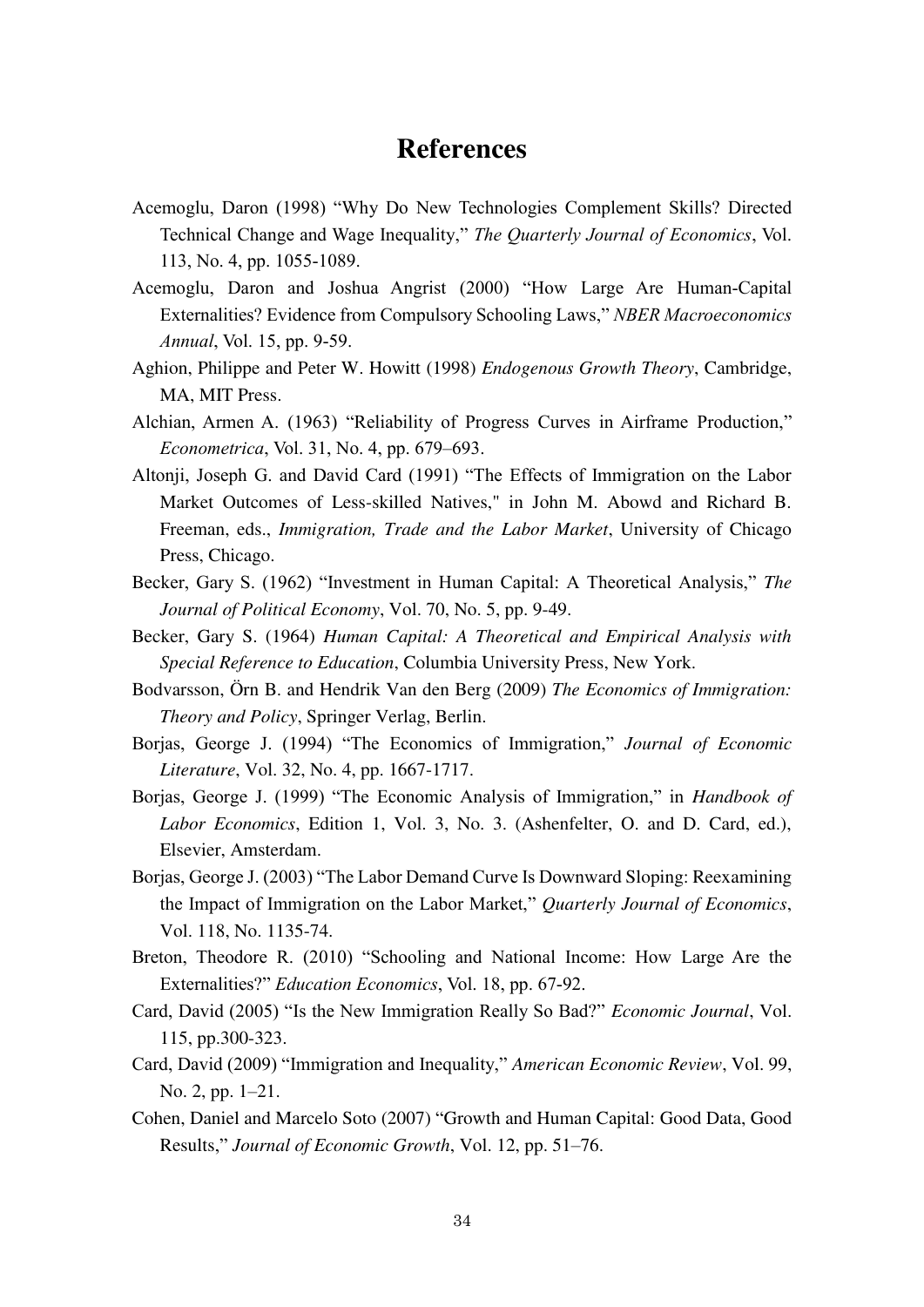- Dee, Thomas S. (2004) "Are There Civic Returns to Education?" *Journal of Public Economics*, Vol. 88, No. 9–10, pp. 1697-1720.
- Friedberg, Rachel and Jennifer Hunt (1995) "The Impact of Immigration on Host County Wages, Employment and Growth," *Journal of Economic Perspectives*, Vol. 9, No. 2, pp. 23-44.
- Grossman, Michael (2006) "Education and Nonmarket Outcomes," in *Handbook of the Economics of Education*, Vol. 1, pp. 577-633, Elsevier.
- Groot, Wim and Henriëtte Maassen van den Brink (2007) "The Health Effects of Education," *Economics of Education Review*, Vol. 26, No. 2, pp. 186-200.
- Harashima, Taiji (2009) "A Theory of Total Factor Productivity and the Convergence Hypothesis: Workers' Innovations as an Essential Element," *MPRA* (*The Munich Personal RePEc Archive*) *Paper* No. 15508.
- Harashima, Taiji (2016) "A Theory of Total Factor Productivity and the Convergence Hypothesis: Workers' Innovations as an Essential Element," in Japanese, *Journal of Kanazawa Seiryo University*, Vol. 50, No. 1, pp. 55 –80. (「全要素生産性の理論と 収斂仮説:根源的要素としての一般労働者のイノベーション」『金沢星稜大学論集』 第 50 巻第 1 号 55~80 頁)
- Harashima, Taiji (2017) "A Theory on the Economic Impacts of Immigration," *MPRA* (*The Munich Personal RePEc Archive*) *Paper* No. 78821.
- Harashima, Taiji (2020a) "A Theory on the Economic Impacts of Immigration," in Japanese, *Journal of Kanazawa Seiryo University*, Vol. 54, No. 1, pp. 43 – 70. (「移 民の経済的影響に関する理論的考察」『金沢星稜大学論集』第 54 巻第 1 号 43~ 70 頁)
- Harashima (2020b) "Economic Inequality Exacerbated by Economic Rents from Exploitative Contracting," *MPRA* (*The Munich Personal RePEc Archive*) *Paper* No. 104178.
- Hirsch, Werner Z. (1956) "Firm Progress Ratios," *Econometrica*, Vol. 24, No. 2, pp. 136- 143.
- Krueger, Alan B. and Mikael Lindahl (2001) "Education for Growth: Why and for Whom?" *Journal of Economic Literature*, Vol. 39, No. 4, pp. 1101-1136.
- Lochner, Lance (2011) "Nonproduction Benefits of Education: Crime, Health, and Good Citizenship," in *Handbook of the Economics of Education*, Vol. 4, pp. 183-282, Elsevier.
- Lucas, Robert E. Jr. (1988) "On the Mechanics of Economic Development," *Journal of Monetary Economics*, Vol. 22, No. 1, pp. 3-42.
- Mincer, Jacob. (1958) "Investment in Human Capital and Personal Income Distribution," *The Journal of Political Economy*, Vol. 6, No. 4, pp. 281-302.
- Moretti, Enrico (2004) "Estimating the Social Return to Higher Education: Evidence from